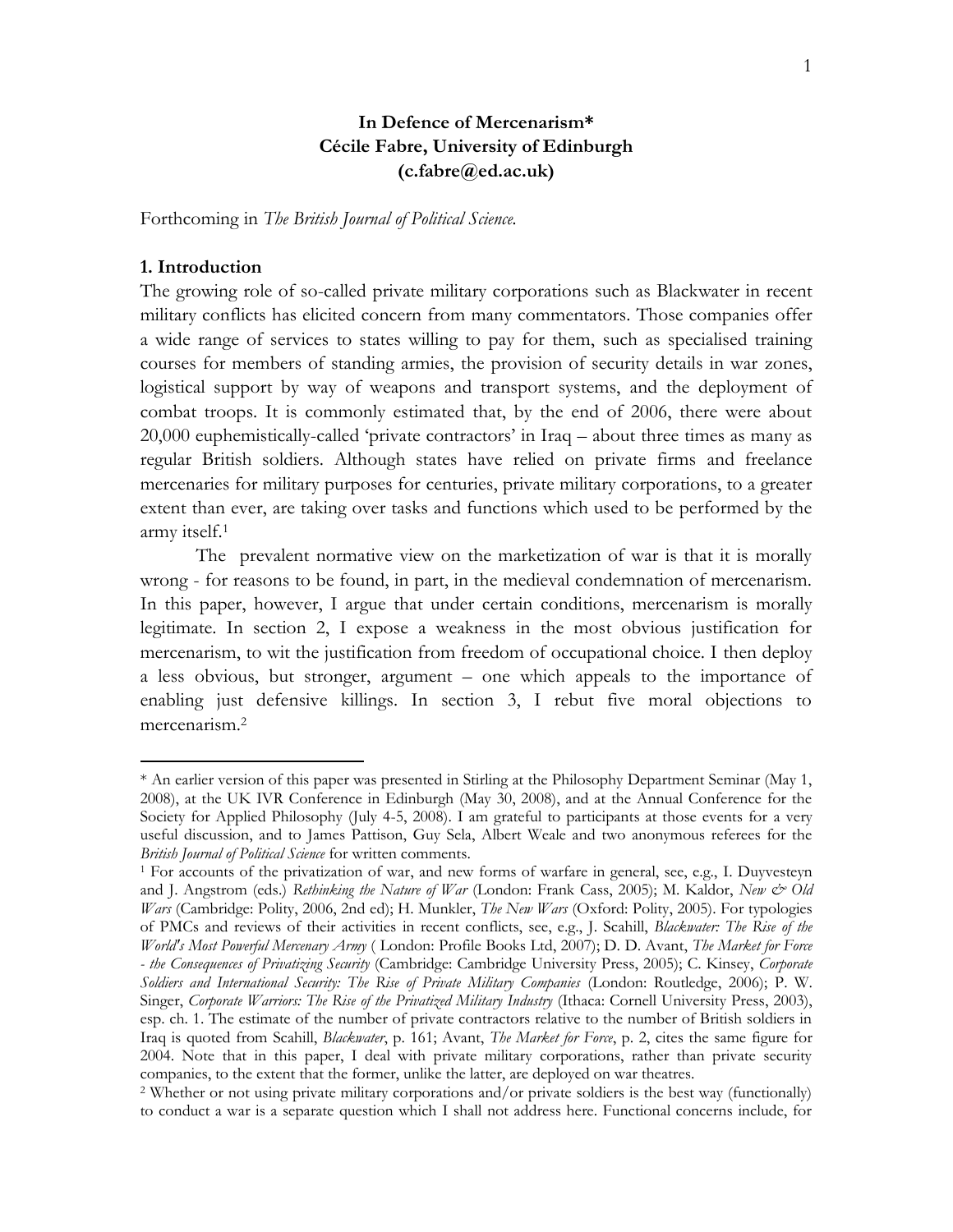Four clarificatory remarks before I begin. First, I shall restrict my argument to the use of private armies by states rather than multinational corporations, and as a means for the former to defend their interests abroad, rather than as tool for domestic policies.

Second, the difficulties attendant on defining mercenarism are well-known. Typically, a mercenary is defined as a soldier who fights in a foreign war essentially out of financial motives.<sup>3</sup> Those two features – nationality and motivations – are standardly thought to distinguish a mercenary from a uniformed soldier of a state's armed forces. Yet, the nationality criterion is problematic, since it implies, somewhat counterintuitively, that an American employee of Blackwater who fights in Iraq for the US government is not a mercenary. By mercenary, then, I shall mean an individual who offers his military expertise to a belligerent against payment, outside the state's military recruitment and training procedures, either directly to a party in a conflict, or through an employment contract with a private military corporation. Unless otherwise stated, I shall use the word 'mercenarism' to refer to both kinds of private soldiers. At this juncture, for reasons to be outlined below, I leave the motivations question open.

Third, in justifying the (limited) marketization of war, I defend the view that all three parties (individual private soldiers, private military corporations, and states) sometimes have the moral right, in the threefold sense of a liberty, a claim, or a power, to contract with one another for the purpose of waging a war. Rights, on my account, protect their holders' interests, so that for X to have a right to do  $\varphi$  means that X's interest in doing φ is important enough to be protected in certain ways. More specifically, to say that X is at liberty to do  $\varphi$  is to say that he is morally permitted to do  $\varphi$ . To say that he has a claim to do  $\varphi$  is to say that third parties are under some duty to him in respect of his doing  $\varphi$ . To say that he has the power to do  $\varphi$  is to say that, by doing  $\varphi$ , he changes his moral relationship to others by transferring to them some of his claims, liberties, powers and immunities, and/or acquiring new ones. Thus, I shall argue that private soldiers, PMCs and states sometimes are morally permitted to contract with one another for the purpose of fighting a war; that their liberty is sometimes protected by a claim against third parties that they not interfere with such contracts by, for example, making them illegal; and that it is sometimes protected by a power so to transact such that the new distribution of claims, privileges, liabilities and powers which the contract

example, the practice by private actors of defaulting on their contractual duties when the military situation of their employers is deteriorating, or the fact that contractual relationships (which set out fixed rights and duties) are not suited to the conduct of war (which requires flexible and quick decisions under changeable circumstances.) See, e.g., Avant, *The Market for Force*, and M. Schmitt, 'Humanitarian Law and Direct Participation in Hostilities by Private Contractors or Civilian Employees', *Chicago Journal of International Law* 5(2005): 511-46.

<sup>3</sup> See art. 1 of the 1989 International Convention against the Recruitment, Use, Financing and Training of Mercenaries, and art.47 of the 1977 Geneva Protocol I Additional to the Geneva Conventions of 1949. For discussions of those definitional difficulties, see, e.g., S. Percy, *Mercenaries - the History of a Norm in International Relations* (Oxford: Oxford University Press, 2007), ch. 2; C. A. J. Coady, *Morality and Political Violence* (Cambridge: Cambridge University Press, 2008), ch. 10; H. C. Burmester, 'The Recruitment and Use of Mercenaries in Armed Conflicts', *The American Journal of International Law* 12 (1978): 37-56.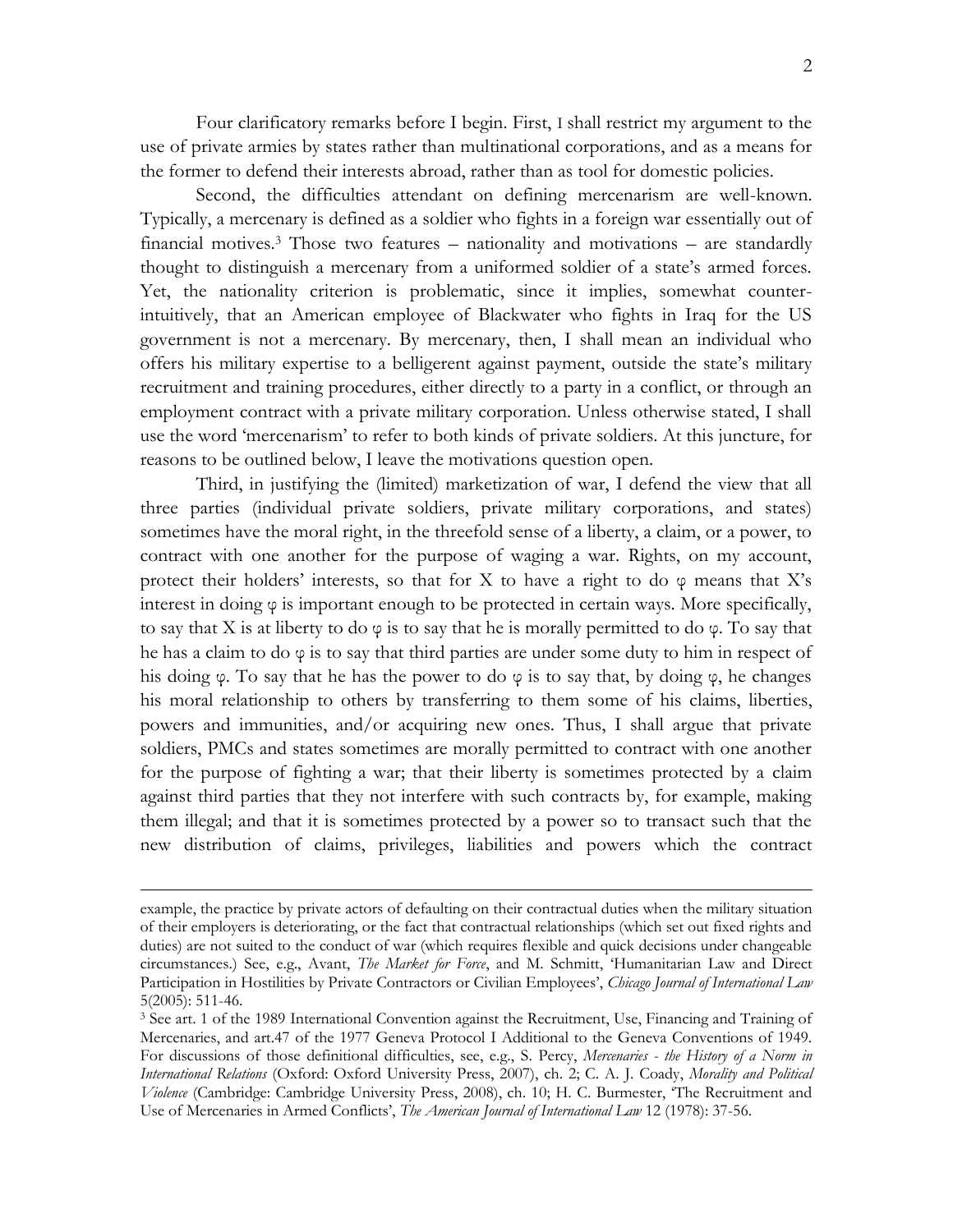establishes is recognised by third parties as binding. For terminological convenience, and unless otherwise specified, when I say that they have the right to enter into a mercenary contract, I shall say that they have a liberty, a claim and a power to do so.<sup>4</sup>

Finally, nothing I say in this paper is meant to support the use to which states such as the US put private soldiers and private military corporations in conflicts such as the Iraq war. Nor is my argument for mercenarism in any way meant to support the welldocumented exactions which have been perpetrated by private soldiers in various conflicts.<sup>5</sup> To put it emphatically, my claim is that, under strict conditions (which current practices do *not* meet), the marketization of war is not morally wrong. Those conditions, in a nutshell, are drawn from the just war tradition. I shall assume that a war is just if it is fought for a just cause by a belligerent which ensures, as far as possible, that the harms done by the war do not exceed the goods it brings about. In addition, individual soldiers who fight in the war must also respect the principles of proportionality, necessity and non-combatant immunity when deciding when and how to mount their attacks, as well as whom to target.<sup>6</sup> If, *and only if*, those conditions are met, there is no reason to reject marketized soldiering as morally unjustifiable.

### **2. In defence of the (limited) marketization of war**

 $\overline{a}$ 

Arguments for or against the marketization of war must deal with the following questions:

(1) On what grounds, if any, does an individual have the right to offer his services (to kill, or to assist in killing) under the terms of a private contract (either directly between him and a belligerent state, or between him and a corporation)?

(2) On what grounds, if any, does a belligerent state have the right to hire mercenaries or PMCs to protect its interests?

(3) On what grounds, if any, does a PMC have the right to act as an intermediary between a belligerent state and individual soldiers willing to offer their services?

<sup>4</sup> For the interest theory of rights, see, e.g., J. Raz, *The Morality of Freedom* (Oxford: Clarendon Press, 1986), and M. Kramer, 'Rights without Trimmings'' in M. Kramer, H. Steiner, and N. Simmonds, *A Debate over Rights* (Oxford: Oxford University Press, 1998.) For the distinction between claims, powers, liberties, see W. N. Hohfeld, *Fundamental Conceptions as Applied in Judicial Reasoning*. (New Haven: Yale University Press, 1919).

<sup>5</sup> See, e.g., evidence of abuse perpetrated by so-called private contractors (as well as US soldiers) at the Abu Ghraib Prison in Iraq, in 2003. The report on the official investigation into such abuses can be found at http://fl1.findlaw.com/news.findlaw.com/hdocs/docs/dod/fay82504rpt.pdf (accessed on 23/02/09). See also reports of killings of civilian bystanders killed in Iraq by private contractors, in a October 2007 memorandum prepared for the Oversight Committee of the US Congress' House of Representatives (http://oversight.house.gov/documents/20071001121609.pdf - accessed on 23/02/09).

<sup>6</sup> Michael Walzer's *Just and Unjust Wars* (New York: Basic Books, 2006, 4th ed.) remains the *locus classicus* in the ever growing literature on the just war. For the purpose of this paper, I need not provide a full specification of the conditions for a just war.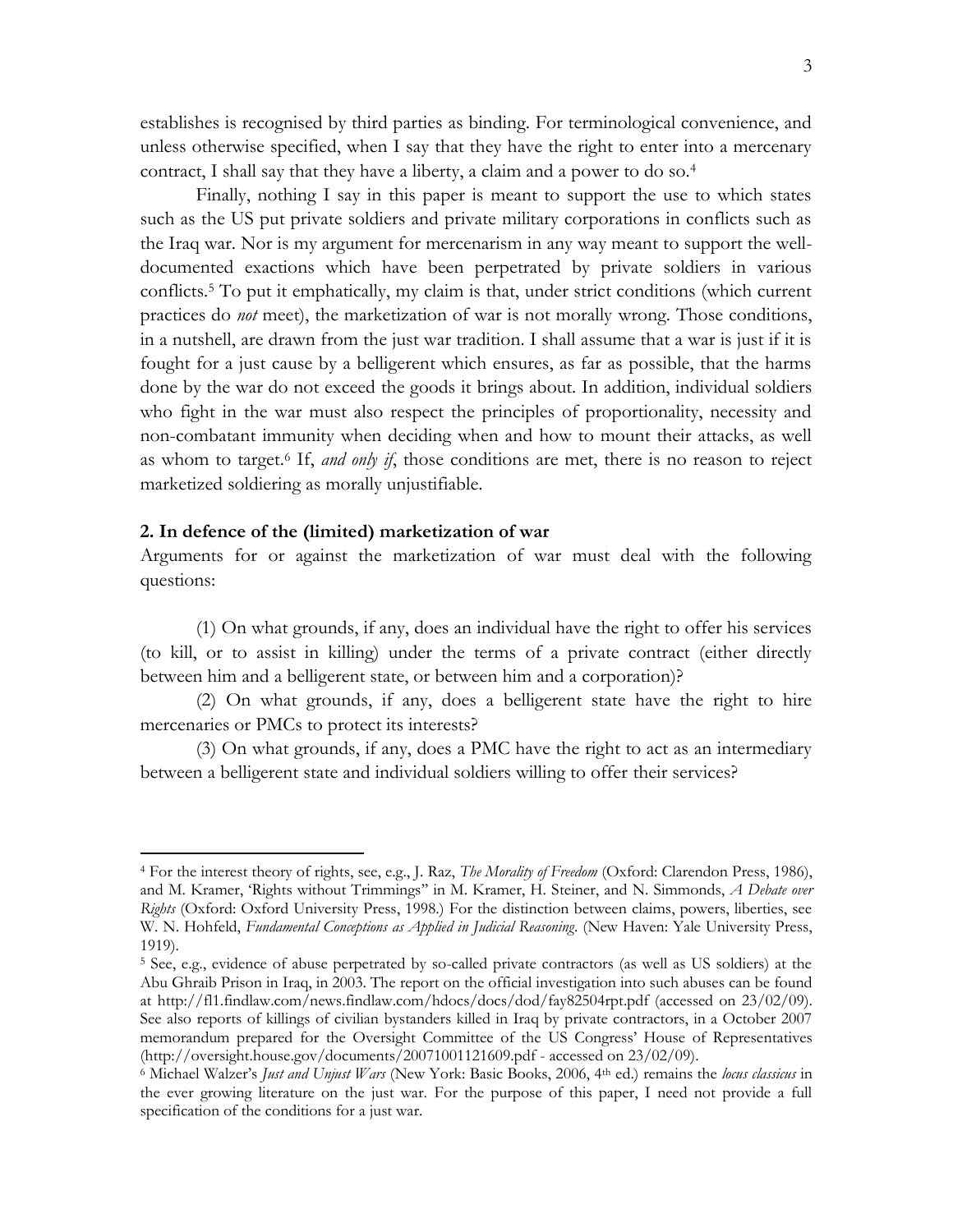A negative or positive answer to one of those three questions will sometimes, but not always, yield a correspondingly negative or positive answer to the other two – whether liberties, claims or powers are at issue. Thus, the claim that hiring oneself to kill others is morally wrong (for example on the grounds that one should never kill for gain) does not commit its proponents to the view that hiring a private soldier is morally wrong: for although it does make the recruiter complicitous in the soldier's wrongdoing, the need for the latter's service might be so great as to provide him with a justification (and not merely an excuse) for so acting. Likewise, one can coherently claim that a private soldier is acting permissibly by killing for gain, but that his employers are guilty of (e.g.) exploiting his need to make a living or treating him merely as a killing machine rather than a human being.

With these preliminary considerations in hand, I now turn to defending mercenary contracts. As I noted at the outset, the most obvious argument in their support invokes the value of freedom of occupational choice. I argue that it fails, in so far as it cannot support belligerents' right to hire mercenaries (section 2.1). I then argue that mercenary contracts are better justified by appealing to the importance of enabling just defensive killings (section 2.2). Having thus defended mercenarism, I conclude with a few words on the moral status of private armies (section 2.3).

### *2.1. Freedom of occupational choice*

An individual, or a group, enjoys the contractual freedom to earn a living if they are able to exchange services, money or both with some other party with a view to benefitting financially from the transaction. This supposes, at the very least, that there should be no legal ban on the provision of those specific services or financial resources. Compare now the following scenarios:

A. Blue decides to enlist into the standing professional army of his home state. He knows that he might be deployed anywhere in the world as thought fit by his superiors, and that he will kill some other human being(s).

B. White finds a job with a PMC which has successfully won a number of government contracts. He knows that he might be deployed anywhere in the world as thought fit by his employers and that he will kill some other human being(s).

C. Red sets up a business as a freelance mercenary. He hires himself out to different kinds of belligerents for different tasks, from participating in active combat to training professional soldiers for specialised roles on the front line. Unlike White, he has considerable control over where he is deployed and for what purposes.

In all three cases, the soldier knows that he will either kill or be complicitous in acts of killing, and will be paid for doing precisely that. The only difference between Blue on the one hand, and White and Red on the other hand, is that Blue is formally part of the state's apparatus, whereas the latter two are not. At first glance, that difference seems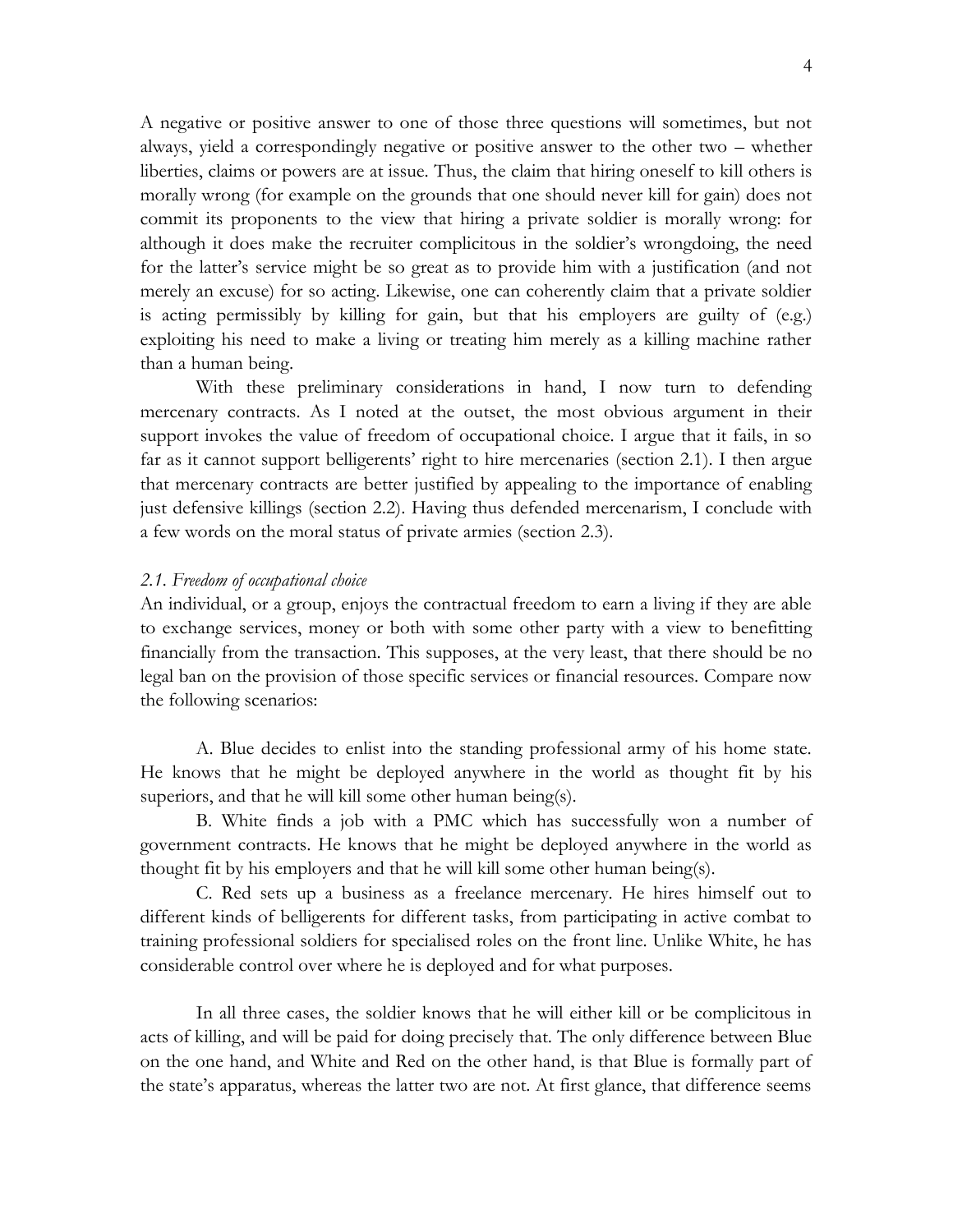irrelevant. For if one believes that freedom of occupational choice is important - a point which I take as fixed - and if one believes that it is (sometimes) permissible to exercise it by killing others, then it is hard to see why one is morally permitted to exercise it in the formal service of a state, but neither as an employee of a private corporation nor as a freelance soldier. By the same token, if Blue's interest in joining the army is important enough to be protected by a claim, then the same applies to White's and Red's.<sup>7</sup>

Similar considerations apply to PMCs. A private military corporation, as we saw, acts as an intermediary between belligerents on the hand, and individuals willing to offer their lethal services on the other hand. It advertises for openings, recruits employees, trains them, offers them logistical support, oversees their career, monitors their performance, etc. These tasks are carried out by lawyers, human resources personnel, advertising personnel, administrative assistants accountants, in just the same way as the tasks which enable individuals to join, and effectively perform in, a regular army are carried out by lawyers, human resources personnel, etc. At the bar of freedom of occupational choice, then, if someone's interest in earning a living by, e.g., working as a recruiter for the army ought to be protected by a claim and a liberty, then so should her interest in working as a human resources adviser for a PMC. And so on.

As should be clear, however, a state, *qua* state, is not properly to be regarded as engaging in activities which would enable it to make a living. Consequently, the foregoing argument cannot support the conferral on states of a right to enter a mercenary contract, from which it follows that freedom of occupational choice cannot, on its own, support mercenary contracts. For on the account of rights which I espouse, X has a right in respect of an interest of his if that interest warrants protection. In so far as freedom of occupational choice is not an interest of a state, a state cannot have a right – and therefore cannot have a power - to enter in a mercenary contract at the bar of that particular value. Freedom of occupational choice, thus, may well support mercenaries' and PMCs' liberty and claim to do so; but in so far as it cannot support states' similar power, it cannot support mercenaries' and PMCs' *power* to enter into a contract with the state. Indeed, it is a necessary condition, for A to have the power to make a transaction with B, that B also has that power – and vice-versa. Suppose that A and B agree that A will sell B his car for 5,000 pounds. Assume that A's interest in being able to divest himself of his property is important enough to confer on him a power to change his, and others' relationship to it, by selling it. However, A cannot have the power to transfer his car *to B* in exchange for *B's* 5,000 pounds if B does not herself have the power to transfer 5,000 pounds to A in exchange for his car. Accordingly, any argument to the effect that the transaction ought to be regarded as valid must show that both A and B have the power to enter into that kind of contract – and, by implication, that some interest of

<sup>7</sup> For an argument along those lines, see F. Suarez, 'De Bello', in his *De Triplici Virtute Theologica, Fide, Spe, et Charitate*, VI-12. Reproduced in J. B. Scott (ed.), *Selections from three works of Francisco Suarez, S.J* (Oxford: Clarendon Press, 1944.)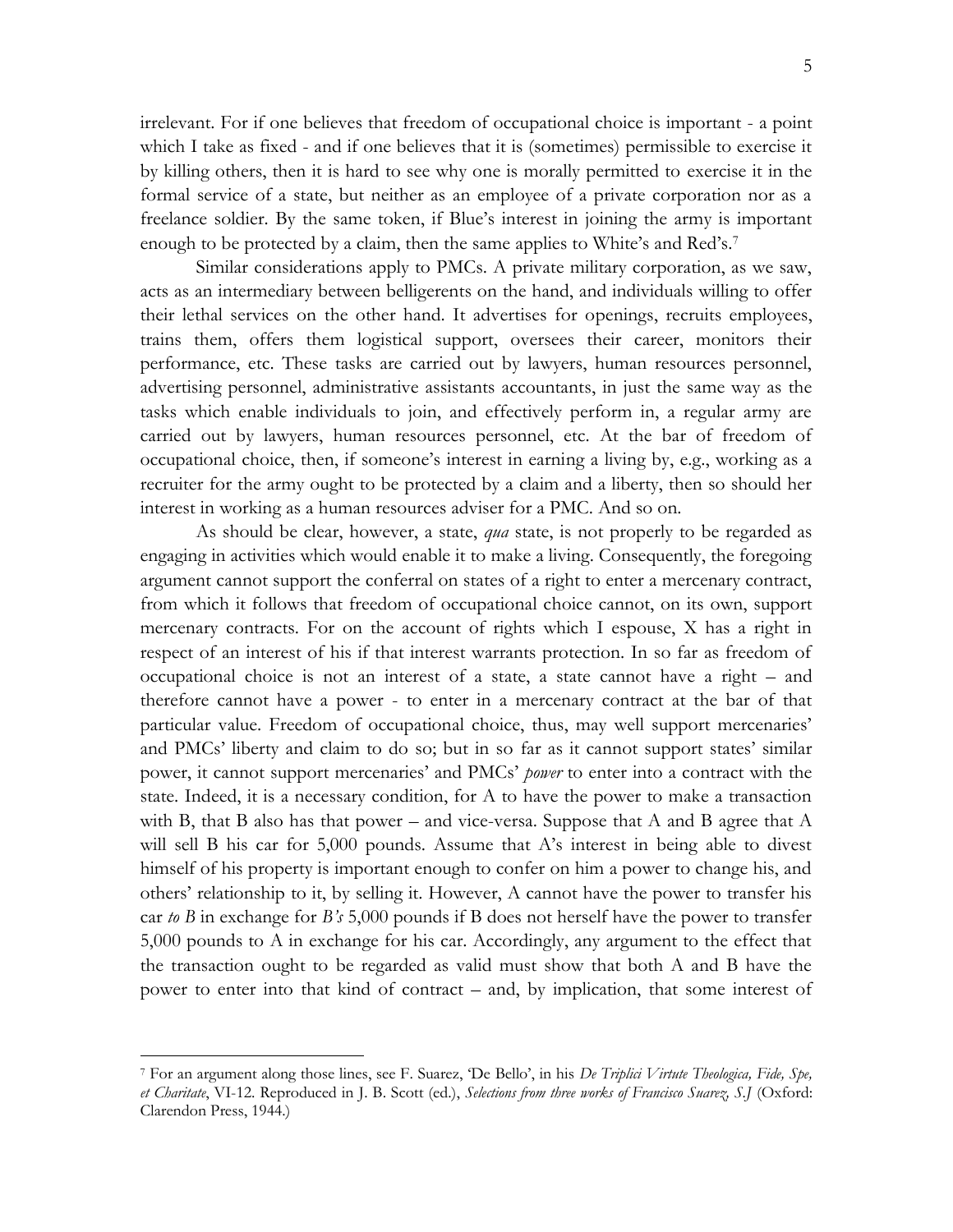both A and B is important enough to be protected by the relevant power.<sup>8</sup> As we have just seen, freedom of occupational choice is not an interest of states'. In order, then, to defend the view that mercenary contracts as between a state and mercenaries (or PMCs) are legitimate, we shall have to identify some interest(s) of states' which can be protected by the relevant powers.

### *2.2. Just defensive killings*

 $\overline{a}$ 

The foregoing considerations should not be taken to imply that freedom of occupational choice has no role to play in justifying states' right to enter a mercenary contracts. Indeed, it might well be in the interest of a state – call it S<sub>1</sub> - that *individuals*' freedom of occupational choice, which they exercise by hiring themselves out as mercenaries or by working in a PMC, be respected. In such a case, though, the interest which justifies  $S_1$ 's right is, ultimately, that which is fulfilled by respecting individuals' freedom of occupational choice. To illustrate: suppose that White's employer wins a government bid to send a number of (private) soldiers to help fight a justified humanitarian war against a genocidal tyrant. White, in that war, might be assigned to combat duties; or he might be assigned to a security detail for the protection of some high-ranking official, with license to kill if necessary. Or suppose his employer wins a bid to help a foreign government fight a war of national self-defence against an unjust aggression. In all those cases, White kills in defence of others: in defence of those whose lives are threatened by their own genocidal government; in defence of the high-ranking official; and in defence of the national interest of the state whose government hired his company.

Now, I take it for granted that one is permitted, and has a claim, at least *prima facie*, to exercise one's freedom of occupational choice by offering goods and services (against pay) in justified defence of other people's lives, and of other states' economic or national interests. Thus, a group of food producers surely can sell food to whatever organisation will then distribute it to the starving. A doctor surely can offer his medical services, against pay, and via the state and/or medical insurance companies, to those who need them as a matter of life and death. Likewise, an aspiring diplomat surely can offer his services, again against payment, in the service of his country's defence of its national interests, particularly in times of war. An IT technician surely can offer her services to a company who is particularly vulnerable to hackers. And so on. If that is correct, as it surely is, then White too can become a private soldier in defence of third parties' fundamental interests.

To be sure, unlike White, those agents contribute to saving the lives or protecting the interests of others without thereby contributing to killing someone else. It is hard to see, however, why that should make a difference to the issue at hand. For take the case of weapons manufacturers, who sell guns to those who need them so as to defend their

<sup>8</sup> Generally it is not a necessary condition for a change in A and B's moral/legal relationship validly to take place that both A and B have the relevant power (if A *gives* G to B, A thereby changes their moral relationship in respect of G, without B having to exercise the same power.) Here, however, I focus on *exchanges*.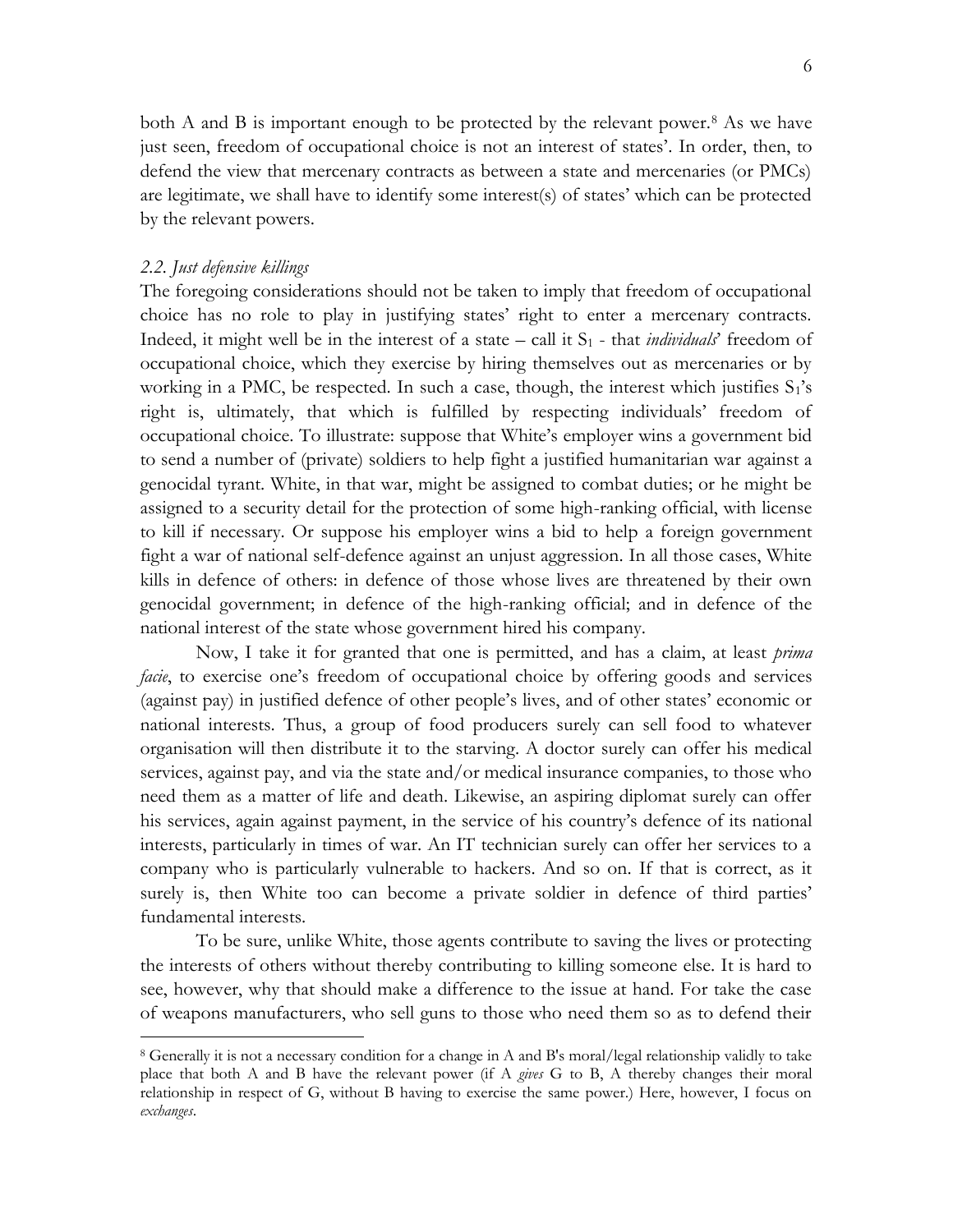life or protect the national interest. If they can do so even though the assistance which they provide involves a contribution to an act of killing, then private soldiers and PMCs can (respectively) offer and procure killing services.<sup>9</sup>

I have argued that individuals can hire themselves out for killing services, as well as procure such services, in so far as, by doing so, they provide some other party with the resources it needs rightfully to defend itself against an unjust threat. The latter point – pertaining to just defensive killings – also provides a justification for conferring on states the right to hire mercenaries. For consider. States need armies and weapons, not only for the purpose of collective self-defence (to point out the obvious), but also for the purpose of defending distant strangers (when called upon to wage a war of intervention), as well as for the purpose of enforcing universally valid norms (when called upon to take part in multilateral peace-keeping forces.) Put bluntly, states need the wherewithal to have acts of killing carried out in their name and with their authorization, in self-defence as well as in defence of others. Now, if a state is at liberty to buy guns from private manufacturers for the aforementioned purposes – as it surely is - then it is also at liberty to buy soldiering services from those willing to provide them. Moreover, if a state has a right to pay for a standing army - as it surely does - then it also has a right to pay for a private army. Finally, recall my earlier point, to the effect that an individual's interest in working as a private soldier ought to be protected by rights that neither PMCs nor states be themselves interfered with when hiring him, and that third parties recognise his employment contract with them as legally binding. Likewise, states' interest in hiring a private army ought to be protected by similar rights as pertain to private soldiers and PMCs.

In sum, whereas the argument for freedom of occupational choice failed to provide a justification for states' power to enter in a mercenary contracts (and thereby for mercenaries' and PMCs' similar power), the argument from just defensive killings can do so. That said, whilst the view that states are at liberty to hire mercenaries is relatively straightforward, the view that they have a claim and a power to do so needs unpacking. As I noted in the Introduction, to say that X has a claim to do  $\varphi$  is to say that third parties are under a duty not to interfere with his doing φ. Moreover, to say that he has the power to do  $\varphi$  is to say that, by doing  $\varphi$ , he changes his moral relationship to others by transferring to them some of his claims, liberties, powers and immunities, and/or acquiring new ones. A contract whereby X hires Y for a particular service against a certain fee is a paradigmatic example of the exercise of a power, whereby X loses his entitlement to that sum of money, but acquires claims over Y's use of his time and skills to the ends specified by the contract. For X to have that power, thus, requires that third parties recognise it as a valid transaction, so that, should a dispute arise between X and Y, either could seek redress through some institution.

<sup>9</sup> In my 'Mandatory Rescue Killing', *Journal of Political Philosophy* 15 (2007): 363-84, at 366-68, I argue that giving a gun to someone who needs it in self-defence, and killing (for free) that person's attacker, are relevantly analogous. The argument applies, *mutatis mutandis*, to the act of selling a gun and the act of killing against payment.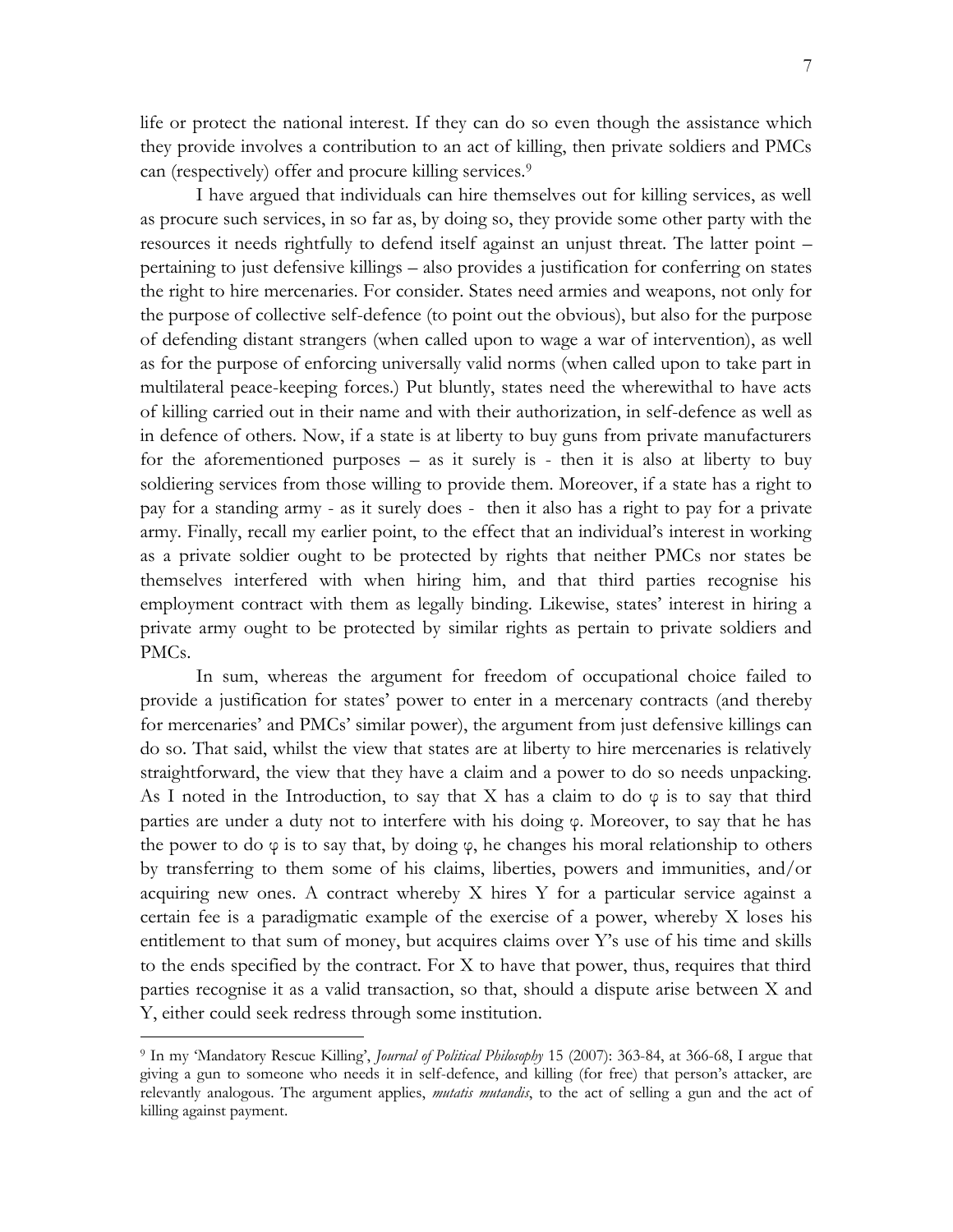Standardly, the third party which is under the relevant duty not to interfere (when a claim is at issue), or to recognise a transaction as valid (when a power is at issue) is, more often than not, the state. Accordingly, when the state itself is said to have claims and powers, identifying who exactly is supposed, respectively, not to interfere, or to recognise the transaction as valid, is of the utmost importance. As the institutional embodiment of a political community as a whole, a state's claim to do  $\varphi$  (e.g., to buy weapons for the purpose of fighting a just war) is held against those of its individual members who might wish to stand in the way of its doing  $\varphi$  (e.g. radical pacifists who destroy the state's military factories.) Likewise, a state's power to enter into a contract with some other party (e.g. a contract for the delivery of ammunition) ought to be recognised as valid by those of its individual members who might wish to reject the new distribution of claims, privileges and powers (by, e.g., refusing to accept that the state is now the legitimate owner of the ammunition.) Crucially for our present purposes, however, states' claims and powers are also held against other states. To say, then, that a state,  $S_1$ , has a claim to hire mercenaries to fight just wars is to hold other states – e.g.  $S_2$ -under a duty not to interfere with the transaction, for example by preventing mercenaries from joining in. It is also to say that  $S_2$  ought to recognise as valid the employment contracts passed by  $S_1$  and the mercenaries or PMCs.

None of this is to deny, of course, that  $S_2$  might have countervailing and important interests which would be harmed by  $S_1$ 's decision to contract with mercenaries – particularly if those mercenaries are citizens of  $S_2$ . In that case,  $S_2$ 's interests might take precedence over  $S_1$ 's, so that it would not be under a duty not to interfere with the latter's decision. Note, however, that the same considerations might well apply, *mutatis mutandis*, to S<sub>1</sub>'s decision to raise, or increase the size of, its regular standing army, for example by setting up in its midst foreign regiments akin to the Ghurkhas or the Foreign Legion. In that case too one might draw the conclusion that  $S_2$  is not under the relevant duty to  $S_1$ . The point remains, then, that  $if S_1$ 's interest in obtaining what they need for their collective self-defence or for the defence of others is important enough to be protected by a right to set up a standing army, then it should also be protected by a right to contract with private parties.

To recapitulate, I have argued that states, PMCs, and individual soldiers have the right to contract with one another. Note that my argument and its conclusion are compatible with the widely held view that it is better, on the whole, that states should have their own, standing army, than resort to private forces – that there is something to be gained (for example, with respect to national cohesiveness) by having one's national interests defended by one's compatriots. My point is simply that the reasons which are routinely thought to support the conferral of the moral right to enter a commercial contract when some fundamental interests are at stake extend to mercenary contracts – *unless* one can show that soldiering somehow differs, morally speaking, from other kinds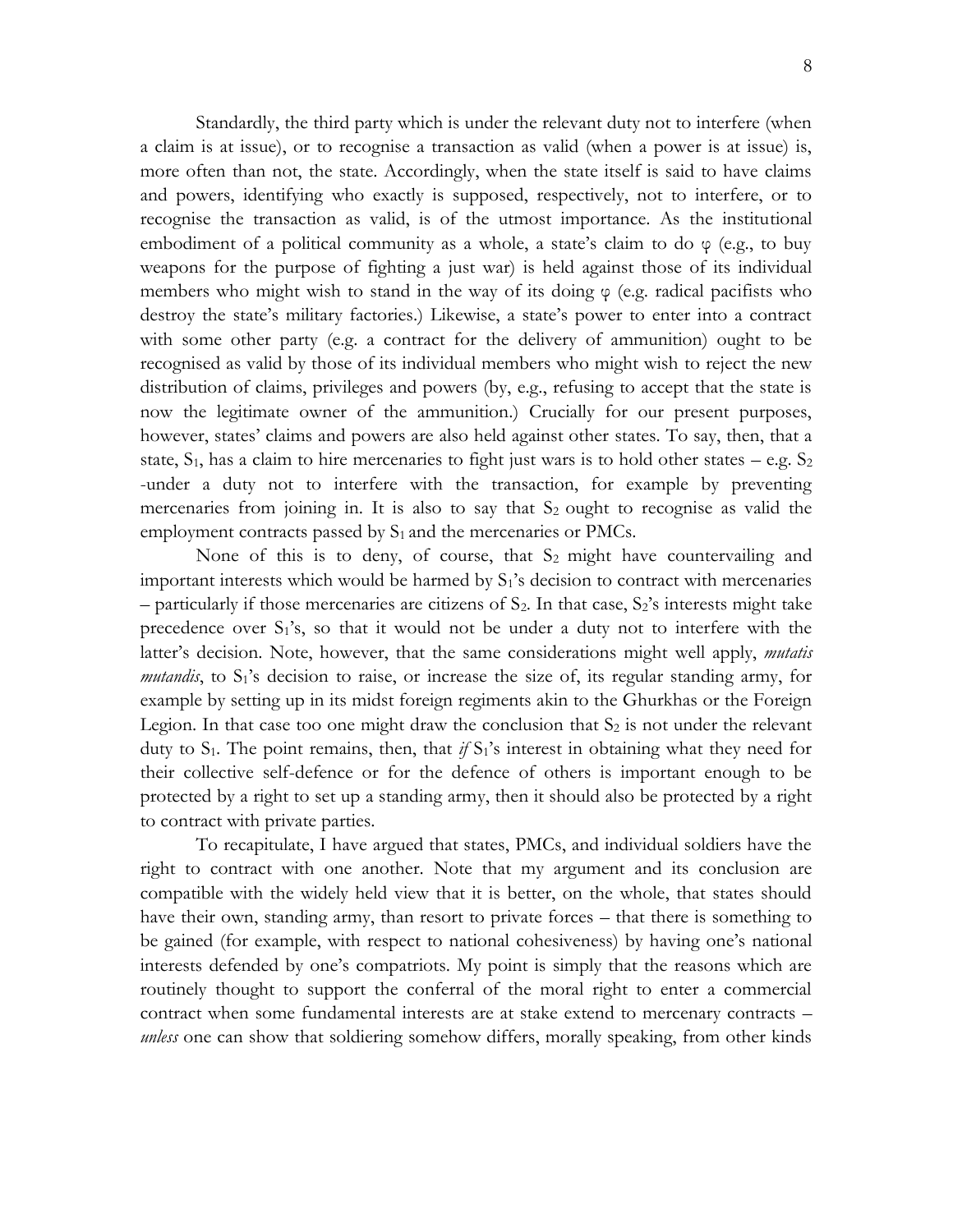of activities.<sup>10</sup> I shall examine some arguments to that effect in section 3, and show that they fail.

In the meantime, it is worth emphasizing what this paper is *not* claiming, to wit, that one can choose to make a living however one wishes. An argument for unbridled freedom of occupational choice would lead to the absurd conclusion that Luca Brazzi, Don Corleone's top henchman, has the moral right to offer his killing services to the latter against shopkeepers who refuse to pay protection money, or that the Mafia has the right to procure killing services to corrupt politicians who wish to eliminate their political opponents. That conclusion would be absurd simply because, in those two examples, the acts of killing are straightforwardly impermissible. Analogously, whether or not individuals may offer, or procure, killing services to belligerents depends on the justness the war. So does belligerents' right to contract with private soldiers. If the war is unjust, parties' interests in, respectively, freedom of occupational choice and getting the means to kill in self- or other-defence are *not* important enough to be protected by liberties, claims, and powers. By implication, if the contracting state wages a just war, and if individuals' interest in joining the army is important enough to be protected by a right, then individuals' similar interest as exercised outside army structures ought also to be protected by a right. In the next subsection, I probe the implications of that claim for the moral status of private and uniformed soldiers at the bar of just war ethics.

#### *2.3. The moral status of private and public armies*

 $\overline{a}$ 

The task of just war ethics consists in deciding who, in war, may kill whom with moral and legal impunity. According to the tradition, uniformed combatants may intentionally kill other soldiers without being liable to punishment (subject to considerations of necessity and proportionality.) Should they be captured by the enemy, they must be regarded as prisoners of war and be treated as stipulated by the 1949 Geneva Convention Relative to the Treatment of Prisoners of War*.* By implication, civilians, who are not themselves legitimate targets, may not kill soldiers (unless the latter wrongfully target them, in which case their acts of killing are justifiable acts of self-defence). If they do so, they are to be treated as murderers and tried accordingly; in addition, should they be made prisoners by the enemy, they do not have the rights and privileges normally extended to prisoners of war.

<sup>10</sup> As a referee for the *BJPolS* pointed out, my argument for mercenarism, which appeals to the value of enabling just war killings, raises the interesting issue of the extent to which a PMC's contractual obligations to state A may be allowed to override a non-contracting state B's urgent need for military manpower. Should the PMC be allowed to default on the contract it made with  $A$  at time  $t_1$ , so as to help B whose needs at time t<sub>2</sub> are more pressing? Or should it be held to its contractual obligations to A? Of course, the issue arises, not merely in the context of mercenarism, but whenever private actors are allowed to contribute to helping those in need: if a company is under contract with hospital H1 for the delivery of medical equipment, should it be allowed to default on its contract for the sake of supplying H2, which is facing an unexpected shortage in surgical instruments? And so on. I lack the space to deal with those complications here. Some of the concerns which they raise are ethical, whilst others are more functional (cf footnote 2.)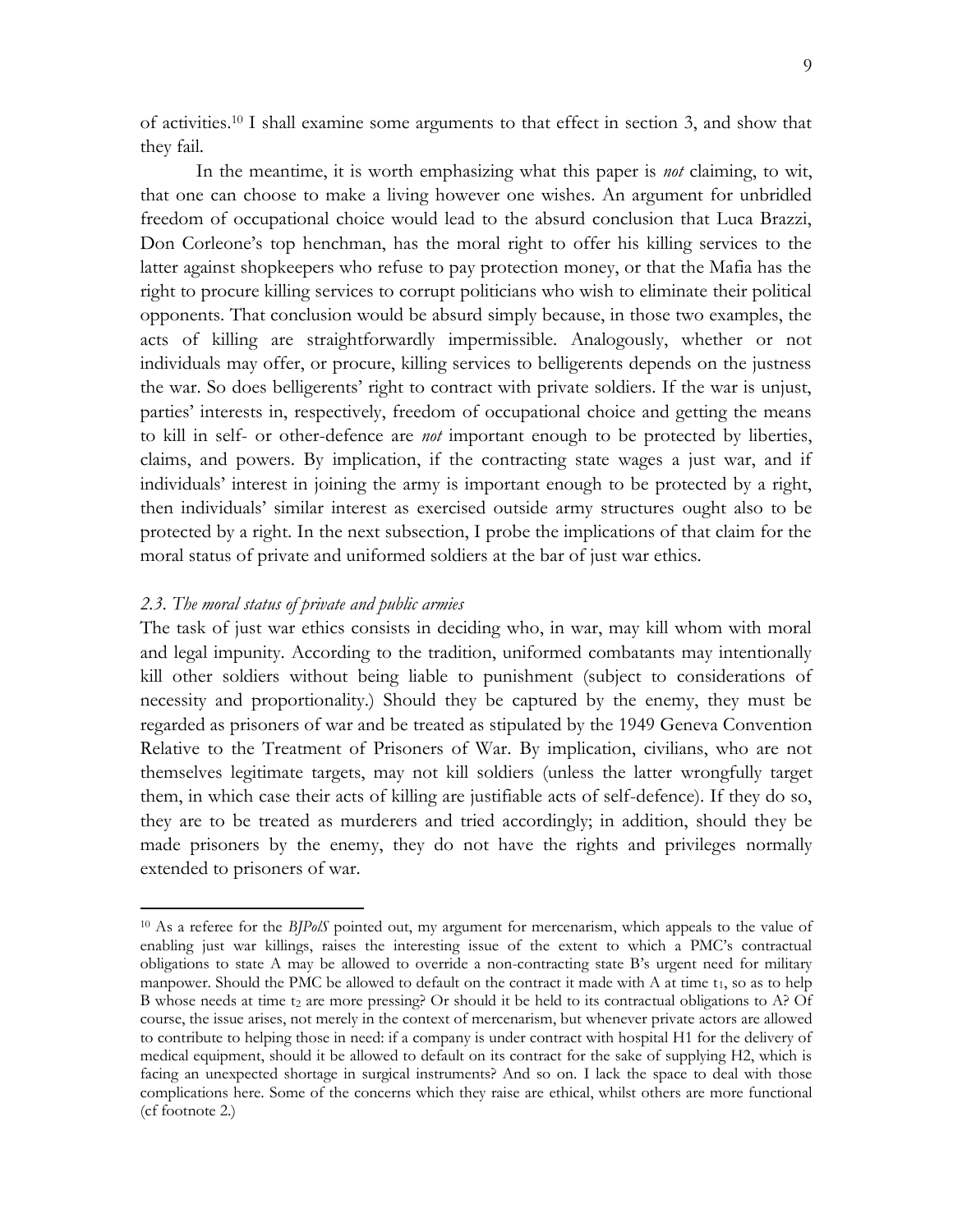There are exceptions to the principle, of course. Thus, articles 1(4) and 44(3) of the 1977 Protocol Additional to the Geneva Convention of August 12, 1949 Relative to the Protection of Victims of International Armed Conflicts extend the protection enjoyed by soldiers to members of national, or political, liberation movements. However, the international law of armed conflicts does not confer the legal status of a soldier to mercenaries. Under the International Convention against the Recruitment, Use, Financing and Training of Mercenaries (1989), 'a mercenary, as defined in article 1 of the present Convention, who participates directly in hostilities or in a concerted act of violence, as the case may be, commits an offence for the purposes of the Convention.' (art. 3.1). Although the Convention seems to target free-lance mercenaries, the terms in which it is phrased do not preclude its application to employees of PMCs. According to international law, then, mercenaries are neither civilians nor soldiers: they belong to that grey category of unlawful combatants, who are liable to being killed with impunity (precisely in so far as they are combatants) but are denied the rights and privileges of soldiers (precisely in so far as they are not members of regular armed forces.)

Interestingly, employees of PMCs who are currently operating in Iraq enjoyed, for a long time, *greater* rights and privileges than US soldiers. Indeed the label under which they are commonly designated, that of 'private contractors', seems to suggest that they ought to be regarded as civilians rather than combatants, and that they are not, therefore, legitimate targets. In that vein, one of the last orders issued by Paul Bremner before leaving his post as head of Iraq's provisional civilian government removed private contractors suspected of war crimes from Iraqi jurisdiction (CPA Order 17). Although the order allowed the US to prosecute those contractors (as does the Military Extraterritorial Jurisdiction Act 10 USC § 3261(2000), no such employee was prosecuted for crimes committed in Iraq until December 2008. By contrast, while PMC employees enjoyed immunity, members of the US armed forces were facing prosecution for war crimes. 11

Yet, my arguments in support of the bestowal on private individuals of the right to hire themselves out for killing purposes also support the thesis (which I shall call the moral parity thesis) that mercenaries, whether free-lance or PMC employees, should be treated on a par with soldiers who enlist willingly<sup>12</sup> into the army. For consider. If the

<sup>11</sup>See, e.g., http://www.nytimes.com/2005/09/28/national/28england.html, http://www.nytimes.com/2005/01/28/international/middleeast/28abuse.html, and http://www.nytimes.com/2008/12/06/washington/06blackwater.html? $r=1$ . (Sources consulted on 22/2/2009). The US War Crimes Act (18 USC § 2441 (1996 and 2004)) provides that any American national or member of the US Armed forces who commit a war crime is liable to prosecution: it would thus apply to American, but not foreign, PMC employees. In December 2008, US federal prosecutors charged five Blackwater guards with for a shooting which killed at least 17 civilians in a crowded Baghdad Square.

<sup>&</sup>lt;sup>12</sup> The qualification is important. One might think, for example, that a conscript should not be subject to as severe a punishment, for taking part in an unjust war, as a mercenary, precisely because he is subject to considerable duress. For an interesting discussion of differential liabilities for uniformed soldiers and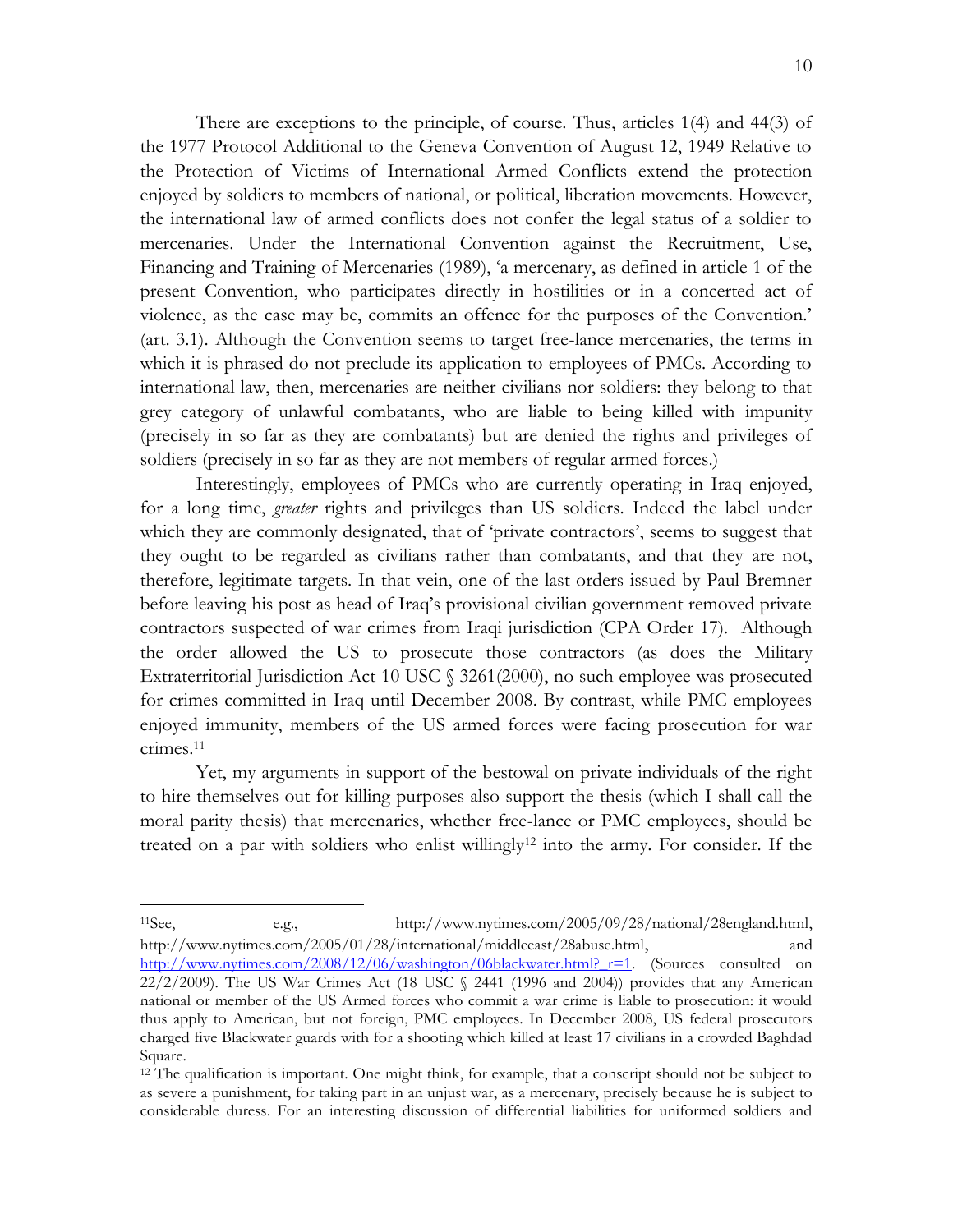11

status (economic or political) of mercenaries' employers is irrelevant to the issue of the former's right to offer their services in war, it should also be irrelevant to the issue of their liabilities, rights and privileges during war.<sup>13</sup> Put differently, to the extent that uniformed soldiers may kill with impunity, so should mercenaries (or so I argued above.). Accordingly, to the extent that the former may be killed with impunity, so should the latter; to the extent that the former should be prosecuted for war crimes, so should the latter; and to the extent that the former should be granted the formal status of prisoners of war if captured, so should the latter.<sup>14</sup>

At first sight, it would seem that the foregoing considerations only apply to mercenaries, free-lance or otherwise, who directly take part in combat operations – and not to those who offer training, protective and logistical support to regular forces. In so far as PMCs do not usually deploy personnel in a combating capacity but, rather, assist combat units, it would seem that the vast majority of their employees should be regarded as civilians rather than combatants. But that would be too quick. The challenge resides in identifying what constitutes 'direct participation'. Taking part in an armed attack or counter-attack clearly does, which includes in the category of legitimate targets Blackwater employees who, alongside US soldiers, fired at a crowd of protesters (some of them armed) from the occupation headquarters in Najaf, Iraq, in April 2004.<sup>15</sup> Whether or not assisting in attacks and counter-attack also counts as direct participation in hostilities is harder to determine. Whilst bringing ammunition to regular forces is plausibly seen as such, providing security for military headquarters may not. Whilst providing training to jetfighters during the war itself can also plausibly count as participation in the latter's subsequent attacks, merely guarding military installations may not. And so on.

These are difficult issues, but the crucial point, here, is that they arise in just the same way for regular forces: some soldiers take a direct part in fighting, while others 'merely' provide logistical support to combat units. Accordingly, the moral parity thesis applies to those cases as well. If uniformed soldiers who do not directly take part in combat are not legitimate targets, on the grounds that they are not themselves posing an ongoing or imminent lethal threat to the enemy, mercenaries who provide logistical assistance to combat units ought not to be killed either.

The question of mercenaries' liability to being punished for war crimes is harder, at least in cases where those crimes are committed outside the territory of the belligerent

mercenaries, see J. Pattison, 'Just War Theory and the Privatization of Military Force', *Ethics and International Affairs* 22 (2008): 143-62.

<sup>13</sup> That claim is compatible with the (plausible) view that there are differences between armies' and private companies' duties and permissions *before the war starts –* such that (e.g) the army is under a collective duty to go to war as ordered by its (civilian) political leaders, but a private company is not under a duty to accept a government's contract to fight in that war.

<sup>&</sup>lt;sup>14</sup> For the view that mercenaries should be subject to the laws of war in exactly the same ways as members of regular armed forces, see Coady, *Morality and Political Violence*, pp. 226ff – although he is sceptical of the legitimacy of mercenarism.

<sup>15</sup> See Scahill, *Blackwater*, ch. 8.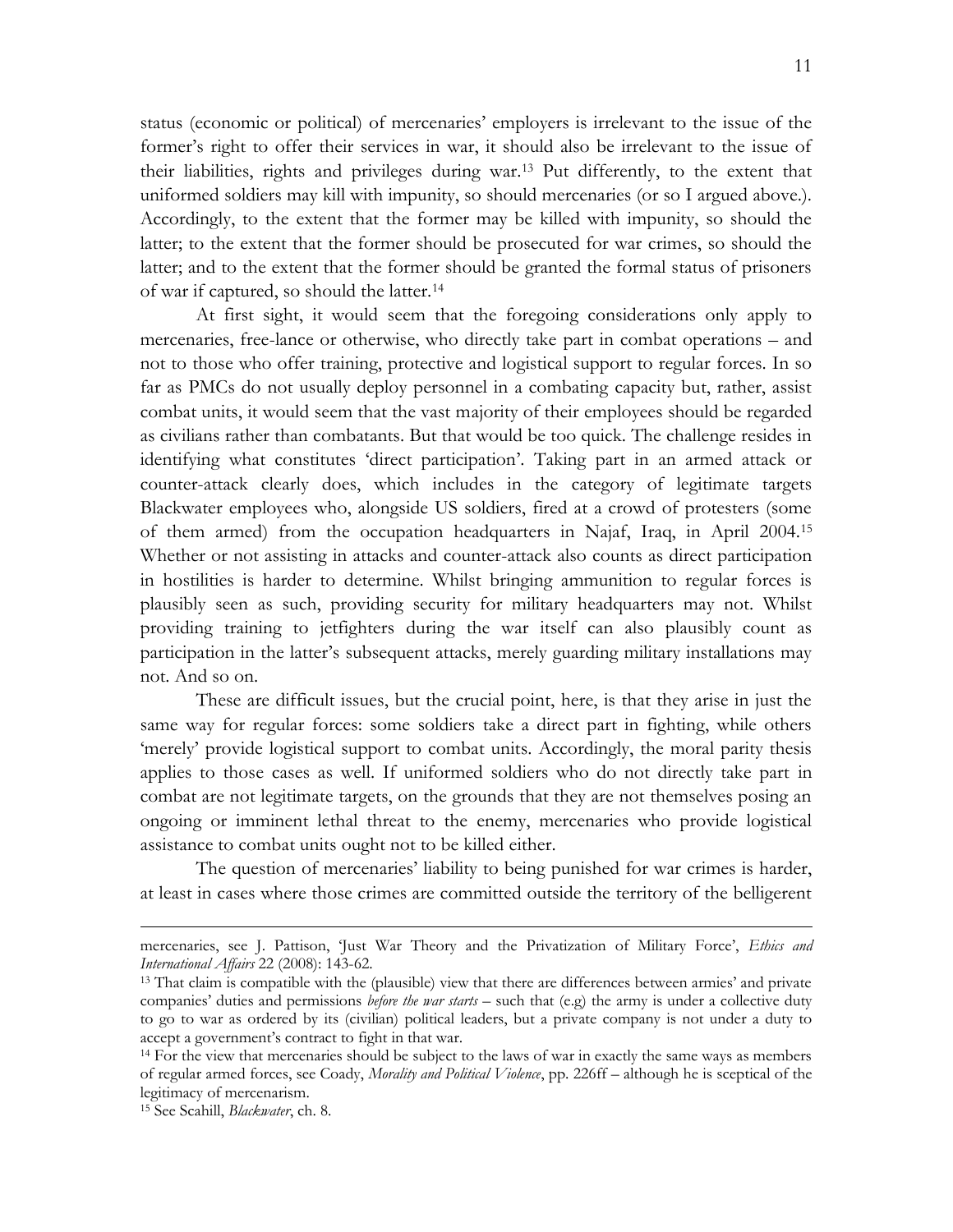who has hired mercenaries, and by individuals who are not nationals of that belligerent states. As I noted above, US legislation allows for the prosecution of such crimes, but not all states do. As a result, individual mercenaries of different nationalities who together commit a war crime might well face different kinds of penal costs – not a particularly desirable state of affairs at the bar of fairness. If, however, one takes the plausible view that a belligerent state has the right (and, indeed, the duty) to punish its uniformed soldiers for war crimes whether or not they are nationals of that state, then there is no principled reason to exempt from punishment by that state foreign mercenaries who are contracted to fight its wars.<sup>16</sup>

There is one important difference, of course, between PMCs employees and uniformed soldiers, namely that the former, unlike the latter, might be placed under two different sets of duties. On the one hand, they are under a duty to their employer to carry out the tasks specified in their employment contract. On the other hand, they are also under a duty to obey the orders given to them by the officers in charge of military operations on the grounds. By contrast, uniformed soldiers are located within one, unified, chain of command. Still, this does not affect my case for treating both kinds of combatants on a par with respect to their liability to being punished for war crimes. Clearly, it is conceivable that a mercenary might be given conflicting orders by his employer and the military officer in charge of operations, such that the former would make him liable to being punished while the latter would not. It is also conceivable that a mercenary might be threatened with being sacked by his employer if he refuses to carry out his contractual duties, when the latter are at odds with the order he receives from the uniformed commanding officer. On either count, however, a regulatory measure ensuring that PMC employees should obey orders as given by military personnel in charge of operations ought to take care of this difficulty. A further measure specifying that no PMC employee could ever be held under contractual duties, by their employer, to act in contravention of the law of war, should also do the trick. With those measures in place, then, mercenaries can, and ought, to be treated as if they were uniformed soldiers.

So far, I have focused on individual mercenaries. Yet, the status of PMCs themselves is also at issue. If their employees are liable to being killed, are their executives similarly liable, and are their company headquarters legitimate targets for destructive bombings? If their mercenary employees are liable to being punished, are their executives similarly liable? It seems that they are. If, in times of war, the military staff of a belligerent are liable to being either killed or punished for war crimes, so should PMCs' executives – which is to say that they ought not to be granted the protection standardly afforded to civilians.

Admittedly there is a difference between both kinds of institutions: PMC executives do not (let us assume) take the decision to go to war in the first instance; nor,

<sup>16</sup> On that plausible view, France and Britain have the right (and the duty) to punish, respectively, non-French members of the Foreign Legion, and Ghurkhas. See Avant, *The Market for Force*, pp. 233-35 for a discussion of the difficulties raised by jurisdictional confusion over extraterritorial punishment in recent conflicts.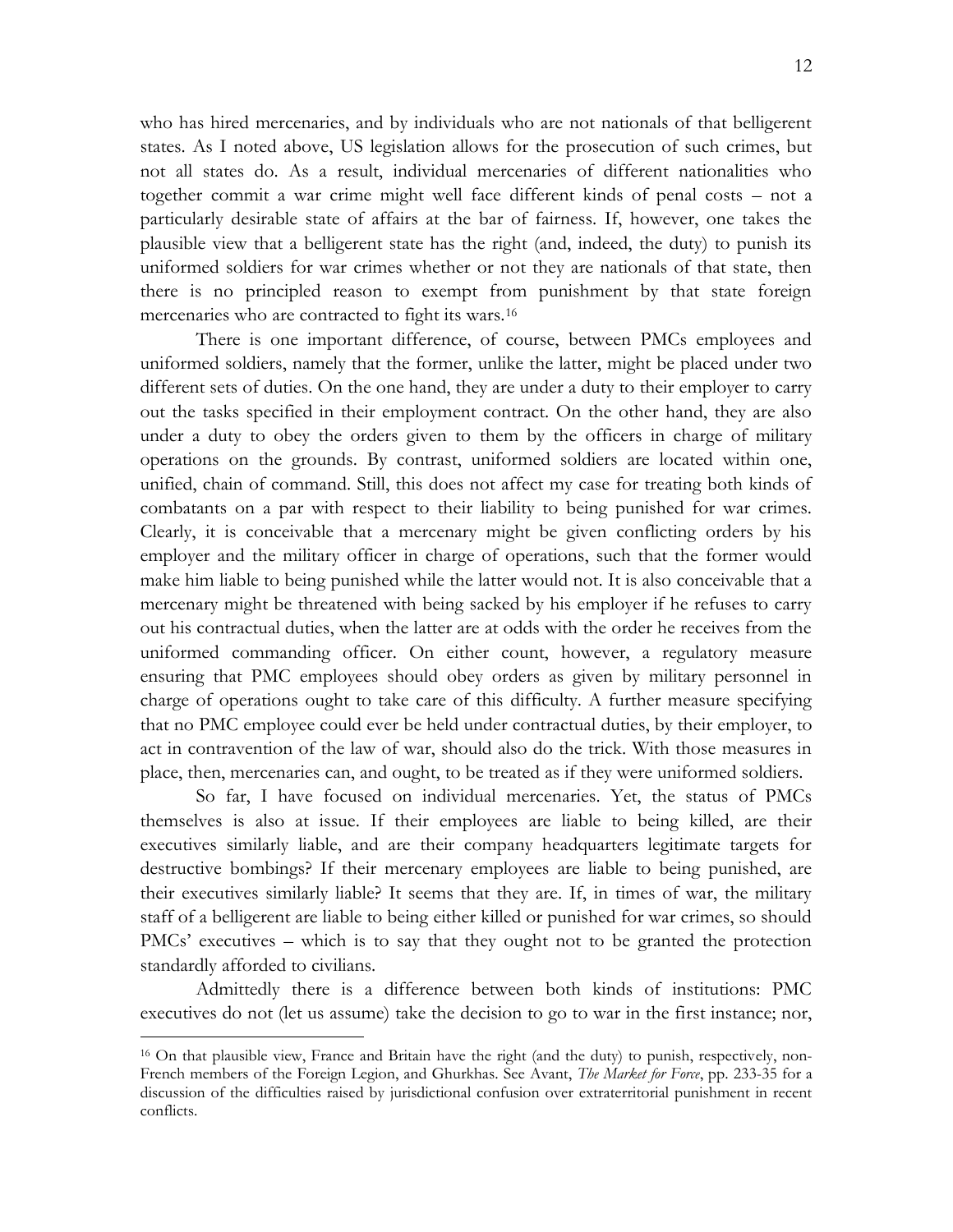once the war has started, do they make the strategic and tactical decisions which will result in enemy deaths. Yet, the fact that they, unlike high ranking officers, do not make those decisions is irrelevant to their liability to being killed or put on trial for participating in an unjust war. For consider the case of weapons factories. As a number of just war theorists have argued, targeting those installations and the civilians which work in them is permissible, precisely in so far as they provide direct military support to combatants, even though they might be located far away from the lines, and even though their contribution to the war effort is that of accomplices, rather than principals, in the war. But if providing support such as weapons can turn manufacturers into legitimate targets and make them liable to being tried for war crimes, then, by the same token, providing support in the form, not merely of equipment, but also of combatants themselves, can turn PMC executives into legitimate targets and possible defendants in war crime trials.<sup>17</sup>

Much more needs to be said on that issue. Treated in full, it would require an account of corporate responsibility for acts committed by individual employees, as well as an account of senior officers' liability for the acts committed by rank-and-file soldiers. My point, however, is that *if* one endorses the deliberate targeting of the enemy's military headquarters (both the building and those who work in it), then one is committed to the view that the deliberate targeting of the headquarters of PMCs who supply the enemy with crucial military support is also permissible. Likewise, *if* one takes the view that superior officers can and ought to be held legally liable for the acts committed by their subordinates, one must accept that PMC executives can and ought to be held legally liable for the acts committed by their employees.

Before addressing objections to the conclusions reached here, I should like to tie up a loose end. I have argued so far that mercenaries and PMCs on the one hand, and uniformed soldiers and the army on the other hand, should be granted similar rights and liabilities. I also argued (earlier in this section) that mercenarism is justified if, and only if, the war in which mercenaries fight is a just war. It follows, then, that public soldiering is similarly justified if, and only if, the war is just. That is, if belligerents' right to hire a private army is conditional upon the war being just, and if private and standing public armies enjoy the same rights and liabilities, then it follows that a state may send its standing army into a war only if the latter is just. Likewise, if individuals' right to hire themselves out for acts of killing is conditional upon the war being just, then any such act which they commit in an unjust war is itself impermissible,<sup>18</sup> and should be regarded

<sup>17</sup> For the view that ammunition factories and their workers are liable to being bombed, see, e.g., E. Anscombe, 'War and Massacre' and 'Mr Truman's Decree', in E. Anscombe , *Ethics, Religion and Politics*  (Minneapolis: University of Minnesota Press, 1981), pp. 53 and 67 respectively; T. Nagel, 'War and Massacre', *Philosophy and Public Affairs* 1(1972): 123-44, at 139-140; O.O'Donovan, *The Just War Revisited* (Cambridge: Cambridge University Press, 2003), pp 38-39, and 41-42; Walzer, *Just and Unjust Wars*, p. 145. Regarding liability to punishment, a number of leading industrialists from Flick, Krupp and IG Farben were tried in 1947-1948 for complicity in Nazi Germany's war crimes.

<sup>&</sup>lt;sup>18</sup> Unless the lethal threat against which they are defending themselves is itself unjust.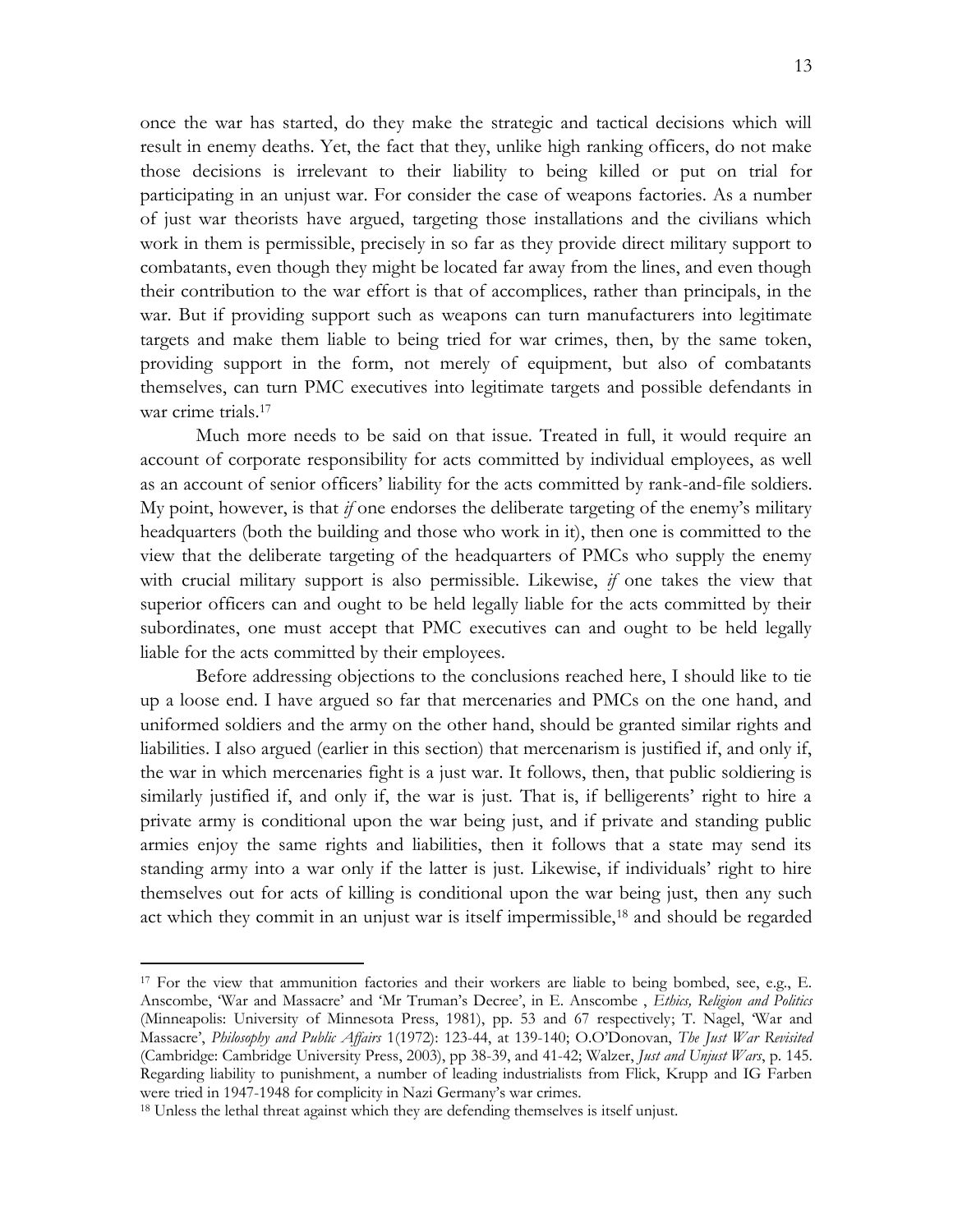as murder (for which its author should be put on trial.) And if that is correct, then it follows that uniformed soldiers themselves may not kill in an unjust war. The point might seem obvious. Yet, it contradicts a rather fundamental principle of the just war tradition, namely that the justness, or lack thereof, of acts of killing once the war has started (*jus in bello*) is independent of the justness, or lack thereof, of the decision to go to war in the first instance (*jus ad bellum*). My defence of mercenarism implies, on the contrary, that *jus in bello* is heavily dependent on *jus ad bellum*. 19

### **3. Five objections to mercenarism**

To recapitulate, I have defended the right to enter a mercenary contract by appealing to the importance of enabling just defensive killings. I have also argued that uniformed soldiers and mercenaries should be treated on a par – and that what matters, for deciding whether a combatant is lawful or unlawful, is not the nature (political or economic) of the organisation by which he is employed, but rather whether he abides by the principles of the just war. In this section, I examine and reject five objections to mercenarism: the *motivational objection*; the *objectification objection*; the *profiteering objection*; the *loss of control*  objection, and the *neutrality* objection.

#### *3.1. The motivational objection*

 $\overline{a}$ 

The claim that mercenaries are acting wrongly because they fight for financial gain, rather than out of loyalty to their state and/or commitment to a just cause, has a very long pedigree in the intellectual and legal history of warfare. It draws on one of the traditional conditions of the just war, to wit, that a war is just only if belligerents wage war with the right intentions (defined as wanting to redress the wrong which justifies the war), and applies the requirement to the individuals who fight in the war. Incidentally, the condition of right intentions is ambiguous, requiring as it does, either that belligerents and soldiers act from the right motives, or that they wage, and kill in, a war towards just ends. As applied to mercenaries, the condition is usually interpreted as pertaining to agents' motives; accordingly, it is this particular interpretation which I shall target here.<sup>20</sup>

As has been often noted, any argument for, or against, a particular act which appeals to the agent's motivations is vulnerable to two criticisms: (1) that discerning what

<sup>19</sup> For a different argument in favour of the dependence of *jus in bello* on *jus ad bellum*, see, e.g., J. McMahan, 'The Ethics of Killing in War', *Ethics* 114 (2004): 693-733, and 'On the Moral Equality of Combatants', *Journal of Political Philosophy* 14 (2006): 377-93.

<sup>20</sup> For the distinction, in this context, between right motives and just aims (or, as he calls them, intentions), see Pattison, 'Just War Theory and the Privatization of Military Force'.

For a comprehensive review of the motivational objection to mercenarism, see Percy, *- the History of a Norm in International Relations*, esp. ch. 5. See also F. H. Russell, *The just war in the middle ages* (Cambridge: Cambridge University Press, 1975), ch. 6. Two classical thinkers who condemn mercenaries on motivational grounds are Machiavelli, in *The Prince* (ed. by G. Bull) (Harmondsworth: Penguin, 1981), ch. XII, esp. pp. 77-78, and Grotius, in *The Rights of War and Peace* (ed. by R. Tuck) (Indianapolis, Ind.: Liberty Fund, 2005), BkII-ch.XXV-§ix, p. 1164. For a powerful rebuttal of the motivational objection along the lines deployed in this paragraph and the next two, see T. Lynch and A. J. Walsh, 'The Good Mercenary?', *Journal of Political Philosophy* 8 (2000): 133-53.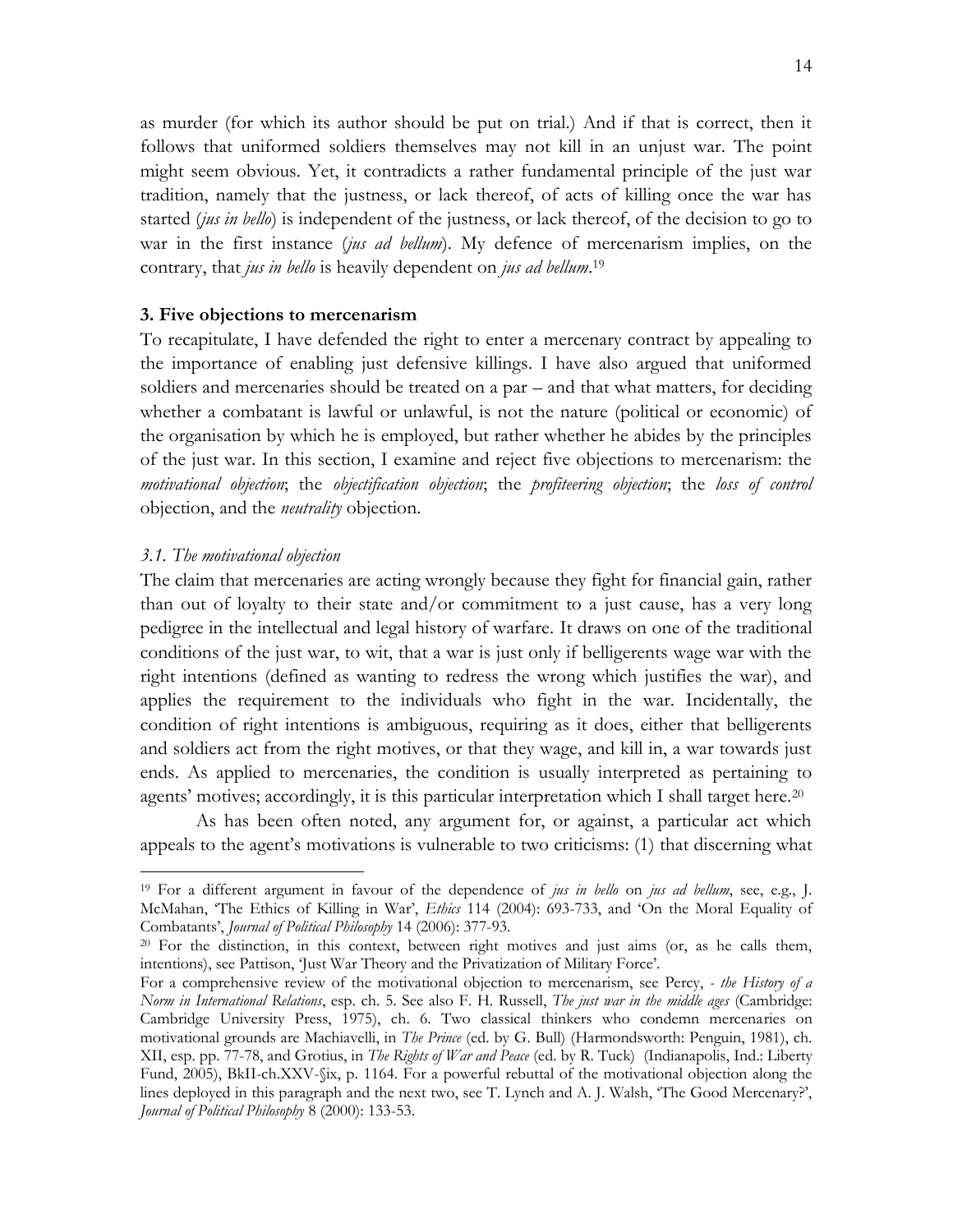those motivations are is not as easy as it might seem; (2) that motives are irrelevant to the permissibility of actions. For what it is worth, I do not find either claim persuasive. But even if the motivational objection's fundamental premises are correct (that motives are discernable and do matter), it is nevertheless vulnerable to the following criticisms. For a start, there is no reason to suppose that a member of regular armed forces *by definition* is not motivated mostly by financial gain and the social benefits which go with it, or is mainly motivated by loyalty to her state and/or to a just cause. In fact, joining the army is, for many youngsters in many countries, a way out of poverty. It is also, for many of them, a way to channel aggressive tendencies, or to cater for a psychological need for a highly structured and hierarchy-based way of life. Contrastingly, there is no reason to suppose that a mercenary is, *by definition*, motivated mostly by the lure of financial gain. On the contrary, evidence suggests that a number of private soldiers take up jobs with PMCs after being made redundant by the army or after retirement from combat duties, and see themselves as continuing to act in the defence of their country's interests abroad. 21

The foregoing points are definitional. So let us suppose, for the sake of argument, that a mercenary, unlike a regular soldier, just *is* someone who is essentially motivated by money. The crucial question, then, is whether those definitional points have any bearing on the right to enter a mercenary contract. Two claims are usually made to the effect that they do. First, it is said that soldiers have the right to kill if and only if they believe, at least in large part, that the war is just. In so far as mercenaries by definition do not have those motives, mercenarism is morally dubious – whether seen from the standpoint of mercenaries themselves, or of those who procure or hire them.

However, even if motives are decisive for the permissibility of actions, and thus even if mercenaries are guilty of wrongdoing, it does not follow that they lack a claim, or a power, to contract with belligerents. This is because, definitionally speaking, there can be such a thing as a claim, or a power, to act wrongly. Accordingly, the motivational objection can successfully reject the conferral on mercenaries and PMCs of the relevant claim and power only if it can provide an independent justification for the view that this particular wrongdoing ought not to be protected by the law.<sup>22</sup>

Such a justification can only be that mercenaries and PMCs' interest in, respectively, offering, or procuring, lethal services, is not important enough to be

<sup>21</sup> See Scahill, *Blackwater*, esp. ch. 5. Suppose that uniformed soldiers in a given country decide to leave the army *en masse*, unless their pay is significantly raised. Would it be morally wrong of them to do so? I owe this point to Alan Hamlin.

<sup>22</sup> I deploy a structurally similar argument regarding organ sales, prostitution and surrogate motherhood, in my *Whose Body is it Anyway?* (Oxford: Oxford University Press, 2006, chs 6-8.) To illustrate here: suppose that White becomes a mercenary because he really enjoys killing. If motives are decisive to the permissibility of actions, White is acting wrongly. But that is not enough to show that White ought not to have the right to work as a mercenary – anymore than the fact that someone becomes a surgeon because he gets aroused by cutting into the flesh of anaesthetized patients is enough to warrant legally preventing him from being a surgeon. One would have to show that his perverse motives lead him to provide substandard medical care to his patients.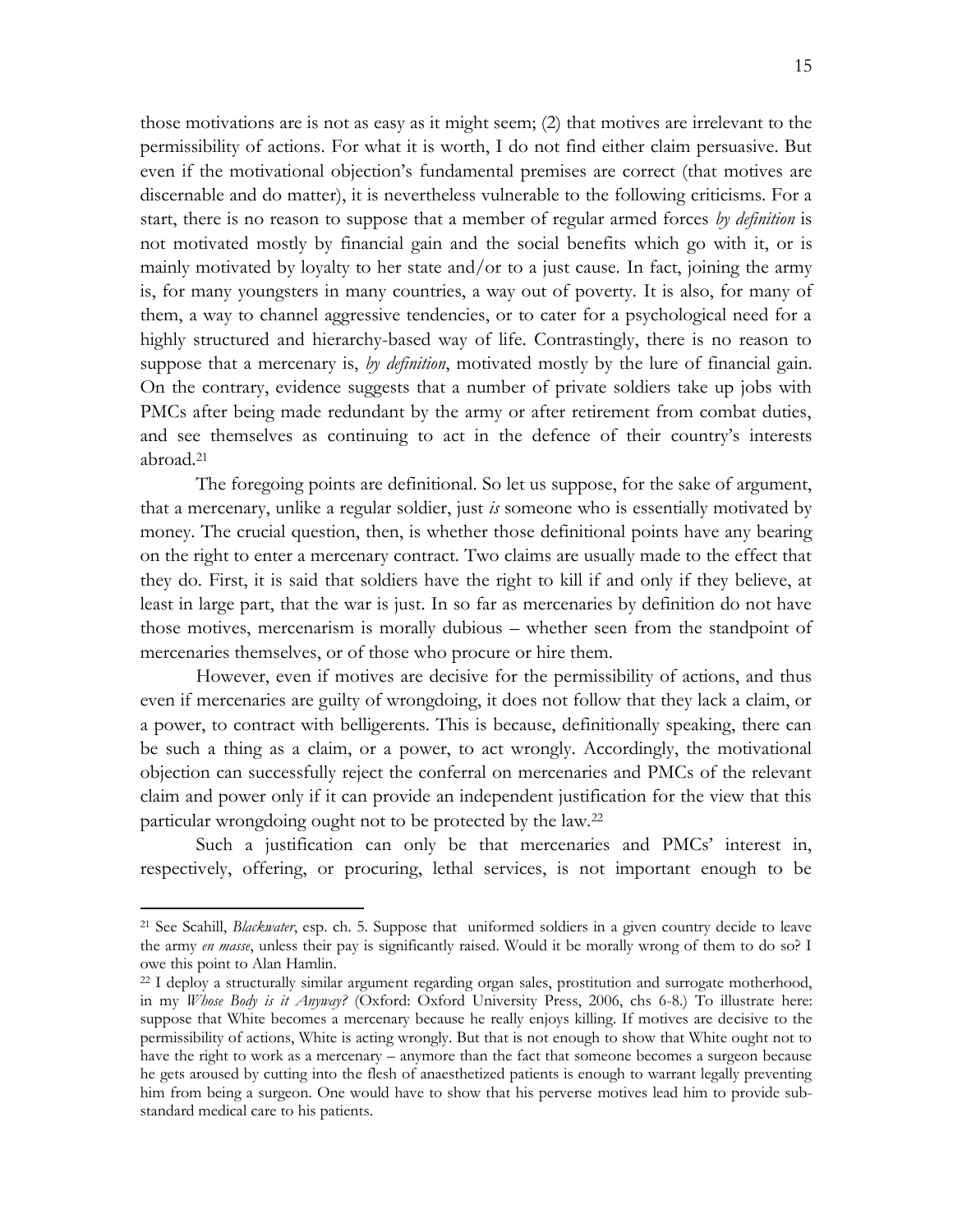protected by a claim or power. However, unless one can show that mercenarism so defined harms more fundamental interests of third parties (a point to which I shall return below), it seems that mercenaries and PMCs' interests are, in fact, important enough to warrant such protection. Individuals do all sorts of things out of mostly financial motivations. They often choose a particular line of work, such as banking or consulting, rather than others, such as academia, largely because of the money. They often decide to become doctors rather than nurses for similar reasons. Granting that their interest in making such choices, however condemnable their motivations, is important enough to be protected by a claim (against non-interference) and a power (to enter the relevant employment contracts), it is hard to see how one could deny similar protection to mercenaries. *Mutatis mutandis*, the point applies to executives and owners of PMCs, who procure, rather than directly offer, lethal services.

I noted above that the harms accruing to third parties as a result of mercenarism count as a good reason against conferring on mercenaries, PMCs and states the right to contract with one another. Appositely, the second normative worry about mercenarism is that mercenaries, precisely because they are fighting for money, are much more likely to have unjust aims and to commit offences against the laws of war than members of regular armed forces, who are motivated by the belief that their cause is just.<sup>23</sup> However, that claim is less persuasive than may appear at first sight. In the light of the long list of exactions committed against civilian populations by regular forces, precisely on the grounds that their cause was just, the suggestion that armed forces are more likely to abide the laws of war than mercenaries seems somewhat optimistic. One need only think of the Wehrmacht and the Red Army during WWII, the French Army in Algeria during the war of independence (1954-1962), the US Army in Japan in the closing months of WWII (Hiroshima and Nagasaki come to mind here) and the British Air Force in Germany during that war. It is equally unclear, again judging on the basis of recent interstate wars, that regular armies are more likely than mercenaries to pursue just aims when making strategic decisions as to whom to target, which kind of infrastructures to destroy, etc.

In any event, those points about unjust aims and exactions are vulnerable to the charge that one may act out of wrong motives but nevertheless have just aims, or conduct oneself justly. More precisely, it is not inherent in the act of offering one's killing services in exchange for money that it should lead the agent to commit atrocities against civilians and to pursue unjust aims. Finally, it is worth noting that the freelance soldier, in

<sup>23</sup> In other words, to advert to the aforementioned distinction between two interpretations of the requirement of just intentions, the worry is that, precisely because they have the wrong motives, mercenaries are more likely to act in pursuit of wrongful aims. See Pattison, 'Just War Theory and the Privatization of Military Force', p. 147 and pp. 150-52. To return to the example given in footnote 22, *if* it turned out that White's appetite for killing made him prone to killing indiscriminately, then that would be sufficient warrant for preventing him (forcibly) from doing so. Likewise, if a surgeon's appetite for cutting into sleeping flesh would make him operate without medical reason, that would be sufficient warrant to withdraw his licence (and put him into jail for inflicting grievous bodily harm onto his patients.)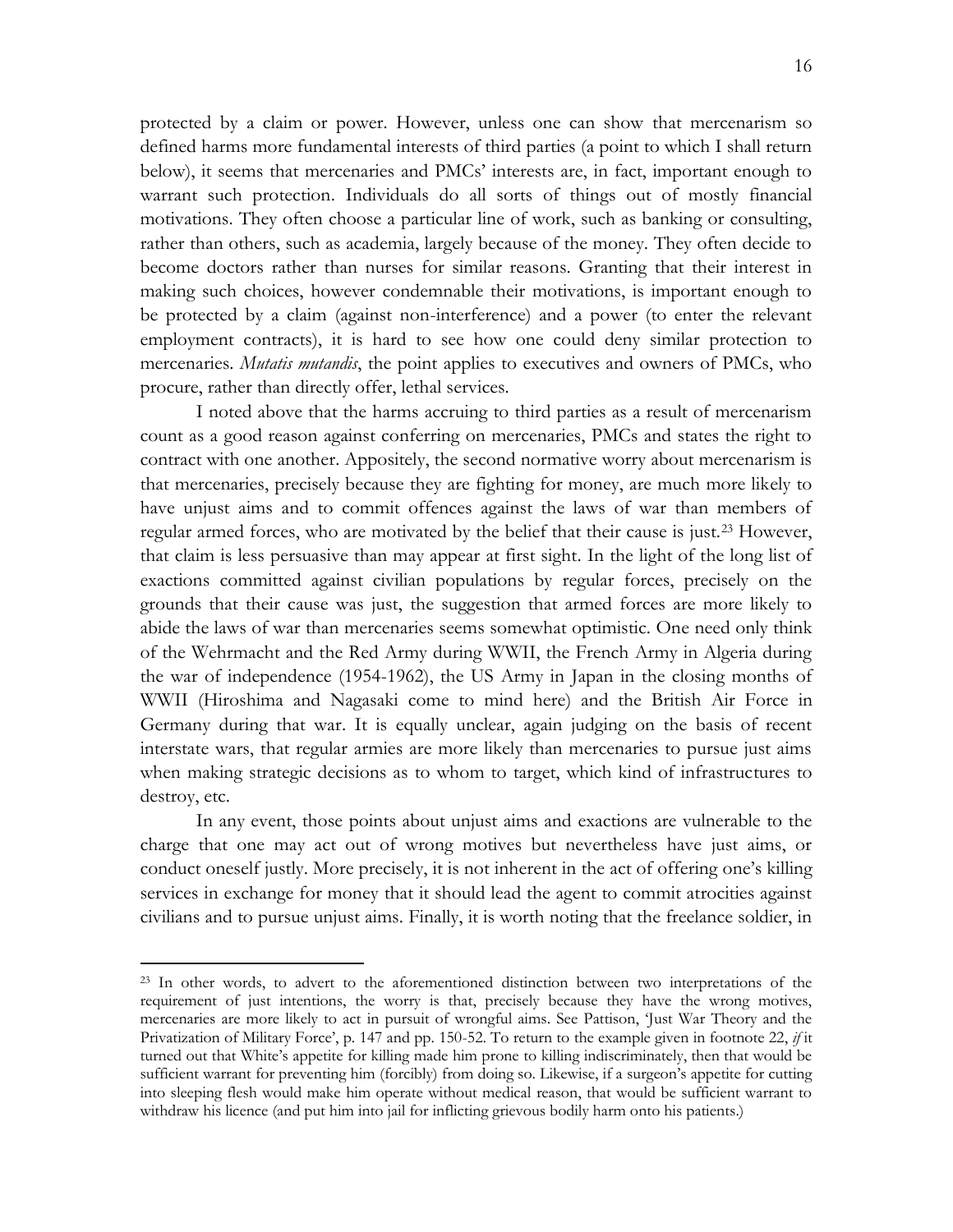17

so far as he has greater control over the conditions under which he will be deployed, is in a better position than the corporate fighter *or the professional soldier* to ensure that he will not be made to fight for unjust ends or in unjust ways. On that count, making oneself available for hire on a freelance basis might be less morally risky than joining the army and running the risk of having to obey an unjust order on pain of being dishonourably discharged.

Although the motivational objection's main target is mercenaries and PMCs (for obvious reasons), it might nevertheless be thought to apply to states as well, as follows: (a) to hire mercenaries to fight one's war is to countenance a wrongdoing, and (b) to countenance a wrongdoing is itself a moral wrongdoing of a kind which should not be protected by either a claim or a power. Assuming that mercenarism is wrong, as per the motivational objection, I will not take issue with (a). Claim (b), however, is too strong  $$ certainly in those cases where the state which hires mercenaries simply could not conduct its (just) war otherwise, and particularly when its sovereignty and/or territorial integrity are at stake. Perhaps, as Coady suggests in his interesting discussion of mercenarism, we have here a case of dirty hands, where a leader has to choose between the wrongdoing of hiring mercenaries and that of allowing the defeat of one's community by an unjust attacker.<sup>24</sup> Be that as it may, even if hiring mercenaries under those circumstances is morally wrong (albeit the lesser of two wrongdoings), this would not in itself count as a reason to deny the state the claim and the power so to act. Here again, absent countervailing arguments, the belligerent's interest in fighting a just war surely is important enough to be protected by a right to enter mercenary contracts. Consider the following analogy. Even if it is wrong (*arguendo*) for someone to enter the medical profession mostly out of financial motives, and even if it is wrong for a patient to hire him, surely the patient's interest in surviving is important enough to grant him a right to do so. The alternative would be to subject him to criminal sanctions, or to deny him the protection of the law if the doctor breaches the contract (for example, by not providing the medical treatment which the patient paid for.) Likewise, the alternative, for the belligerent state, would be to be denied the protection of its own laws if the mercenaries or PMCs it has hired default on their contracts, as well as protection from interference, on the part of other states, with its attempt to secure its own survival. And yet, just as the patient's interest in remaining alive surely deserves the twin protection of a claim and a power, so does the belligerent's interest in its own survival.

# *3.2. The objectification objection*

 $\overline{a}$ 

The motivational objection, which is the most familiar of those deployed against mercenarism, focuses on mercenaries rather than their employers. By contrast, the objectification objection targets the latter: according to the objection, hiring mercenaries is morally wrong in so far as it consists in treating individuals as little more than both killing machines and cannon fodder. As Kant puts it, 'the hiring of men to kill or to be

<sup>24</sup> Coady, *Morality and Political Violence*, pp. 218-19.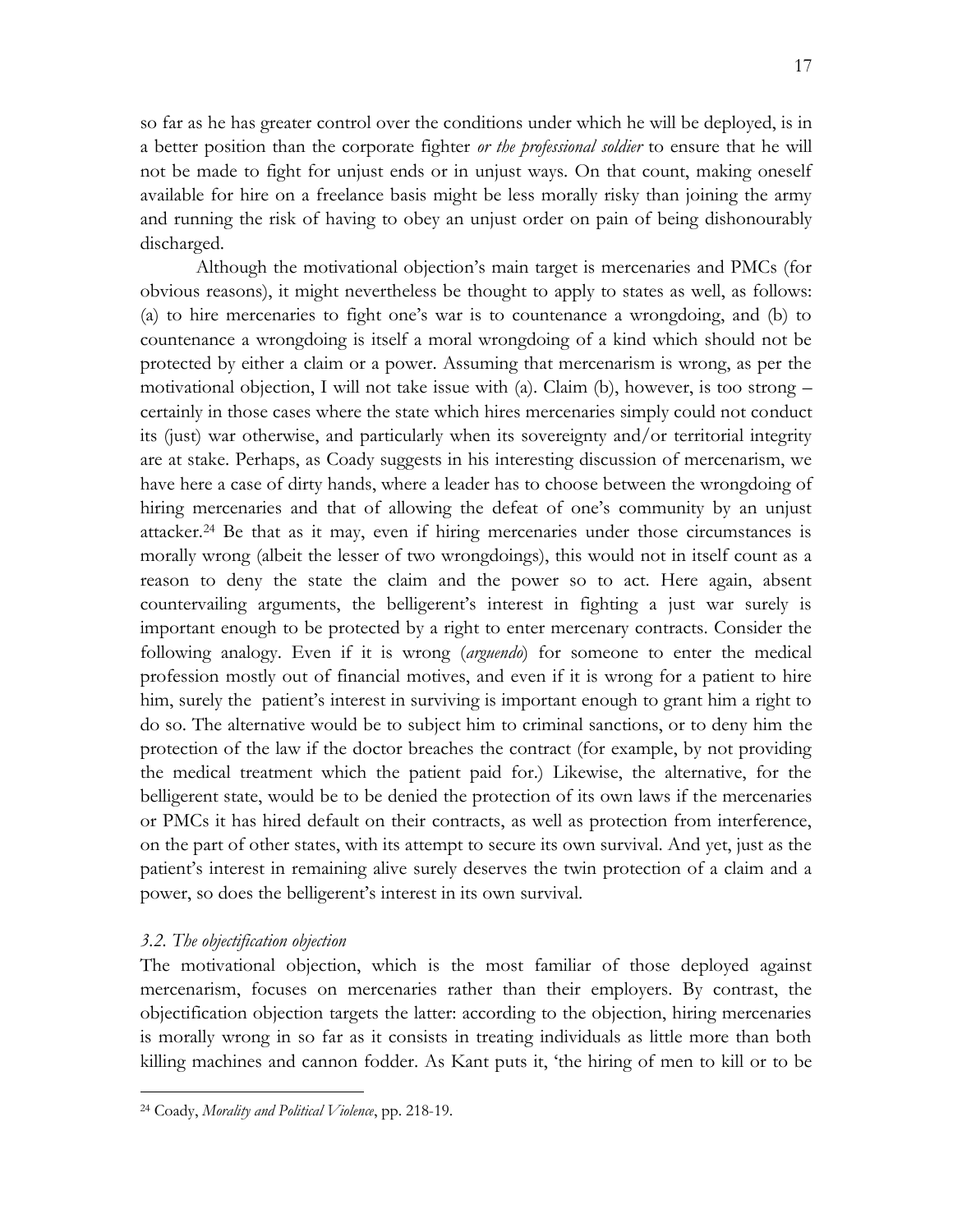killed seems to mean using them as mere machines and instruments in the hands of someone else (the state), which cannot easily be reconciled with the rights of man in one's own person.'<sup>25</sup> Similar arguments were raised in Britain at the time of the American War of Independence, when Britain had to decide whether or not to recruit German mercenaries to its cause.<sup>26</sup> Interestingly, the objection is sometimes made against PMCs – with the further twist that those companies, motivated as they are by the search for greater profits, are prone similarly to disregard their employees' welfare. It has thus been alleged by the families of the four Blackwater employees who were ambushed, killed and dismembered in Fallujah on March 31, 2004, that their employers had assigned them to a highly dangerous mission with hardly any protection.<sup>27</sup>

Although the objectification objection is not always meant to condemn mercenarism while endorsing standing armies, it is nevertheless tempting to suppose that states are less likely to treat their own uniformed soldiers as killing machines and cannon fodder – particularly democratic states whose rulers are accountable to citizens, and particularly in an age where body bags bring home the true horrors of wars fought in farflung corners of the world. The point, however, should not be overstated, for two reasons. First, non-democratic regimes are not noted for their respect for the lives of their soldiers: the objection thus applies to those regimes *as well as* to the use by state of private armies, and there is nothing *distinctively wrong*, with respect to the objectification of soldiers, about the latter.

Second, the objectification objection works best against practices which are concomitant to the hiring of private armies - such as the practice of not taking due care with mercenaries' lives. But it does not weaken the claim that states have the right to turn to private soldiers or, for that matter, the claim that PMCs have the right to procure private armies. By analogy, the claim that men who visit prostitutes are likely to treat them in abusive ways does not entail that buying sexual services *per se* ought to be criminalised; nor does it entail that prostitutional transactions ought to be regarded as null and void.

In fact, all that the objectification objection does (and that is in fact quite a lot, if off target) is support the view that states have a duty of care to the private soldiers whom they hire – just as they have a duty of care to their armed forces. More specifically, they have a duty to deploy them in accordance with the *jus in bello* requirements of proportionality (whereby the harms done by a particular tactical decision must not exceed the goods it brings about) and necessity (whereby states should risk soldiers' –and

<sup>25</sup> I. Kant, 'Perpetual Peace', in H. Reiss (ed). *Kant - Political Writings* (Cambridge: Cambridge University Press, 1991, 2nd ed.), p. 95. (See also Burchett and Roebuck, *The Whores of War* (Harmondsworth: Penguin, 1977) for a similar objection in the context of the use of mercenaries in Africa in the 1970s.) According to Kant, the important difference is not between private and standing armies but, rather, between both kinds of armies on the one hand, and occasional citizens' armies on the other hand. Standing armies should be abolished, he claims, because 'they constantly threaten other states with war by the very fact that they are always prepared for it.' (ibid., p. 94.)

<sup>26</sup> See Percy, *Mercenaries*, pp. 152-53, and 160.

<sup>27</sup> See Scahill, *Blackwater*, chs. 5 and 13.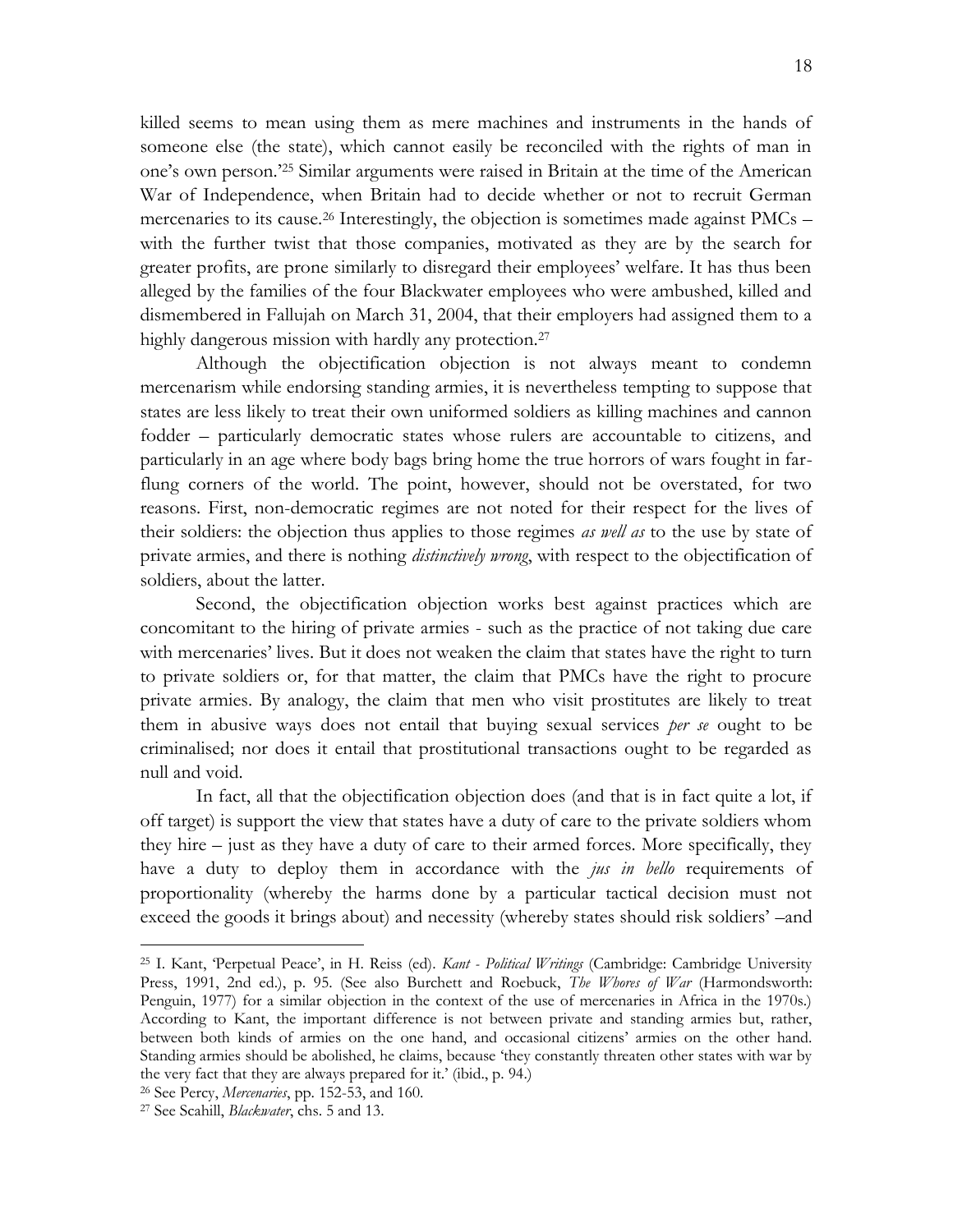civilians' – lives if and only if it would serve their (just) ends.) States which fail in that duty are morally guilty of wrongdoing, lack the power to contract with private soldiers if they fail to set out the ways in which they will discharge their duty of care to the latter, and are morally liable for their negligence. States which abide by the aforementioned requirements cannot be charged with moral wrongdoing simply for recruiting private soldiers rather than, or alongside, regular forces. Similar considerations apply to PMCs: those which treat their employees as little more than profit-making and fungible entities lack the right so to employ them, and, thereby, the right to contract with states for their use. However, those who fulfil their duty of care to their employees are left untouched by the objectification objection.

#### *3.3. The profiteering objection*

 $\overline{a}$ 

A third objection to mercenarism invokes the fact that individual mercenaries and PMCs live off the suffering of others. More recently, PMCs have been criticised for profiteering from the devastation brought about by war: they make a profit by sending out private armies who will cause considerable damage and destruction; they then make further profits by offering their protection services to the multinational corporations which are then entrusted by belligerents with the task of reconstructing the country. Put bluntly, they get paid vast amounts of money for assisting in the reconstruction of countries which they were paid similarly vast amounts of money to help destroy. And even if they do not contribute to causing such destruction in the first instance, they nevertheless profit from the injustices which war victims suffer.

Here again, the objection may well have a point in so far as it targets current practices by states and PMCs, particularly in Iraq.<sup>28</sup> Its point is limited however, for although it is true that PMCs do benefit from war and its attendant unjust practices, so do weapon manufacturers and firms which supply armies (whether regular or private) with food and protective clothing. In fact, a vast range of private firms benefit from other people's suffering, such as companies which manufacture medical equipment, private medical practices, firms which provide the means (helicopters, life-saving equipment, engineering skills, etc.) for humanitarian relief, etc. Indeed, many professions would not exist *but* for the fact that injustices have been committed – foremost amongst which the legal profession. Yet, to claim that those private firms therefore lack the right to contract with states for those goods and services seems rather extreme. By the same token, the fact that PMCs benefit from the suffering and destruction wrought by war cannot alone render their activities morally impermissible. In order to succeed, the objection would have to show that there is something *constitutively* wrong about PMCs' profiteering, which lawyering or manufacturing medical equipment lack. Yet, it is not clear how it could establish that. The most obvious move which the objection could make, at this juncture, would be to insist that there is something inherently wrong about making a profit from killing, or helping kill, others. By contrast (it might say), a factory

<sup>28</sup> This, in effect, is the thrust of Scahill's critique of Blackwater's activities. See his *Blackwater*, esp. ch. 13.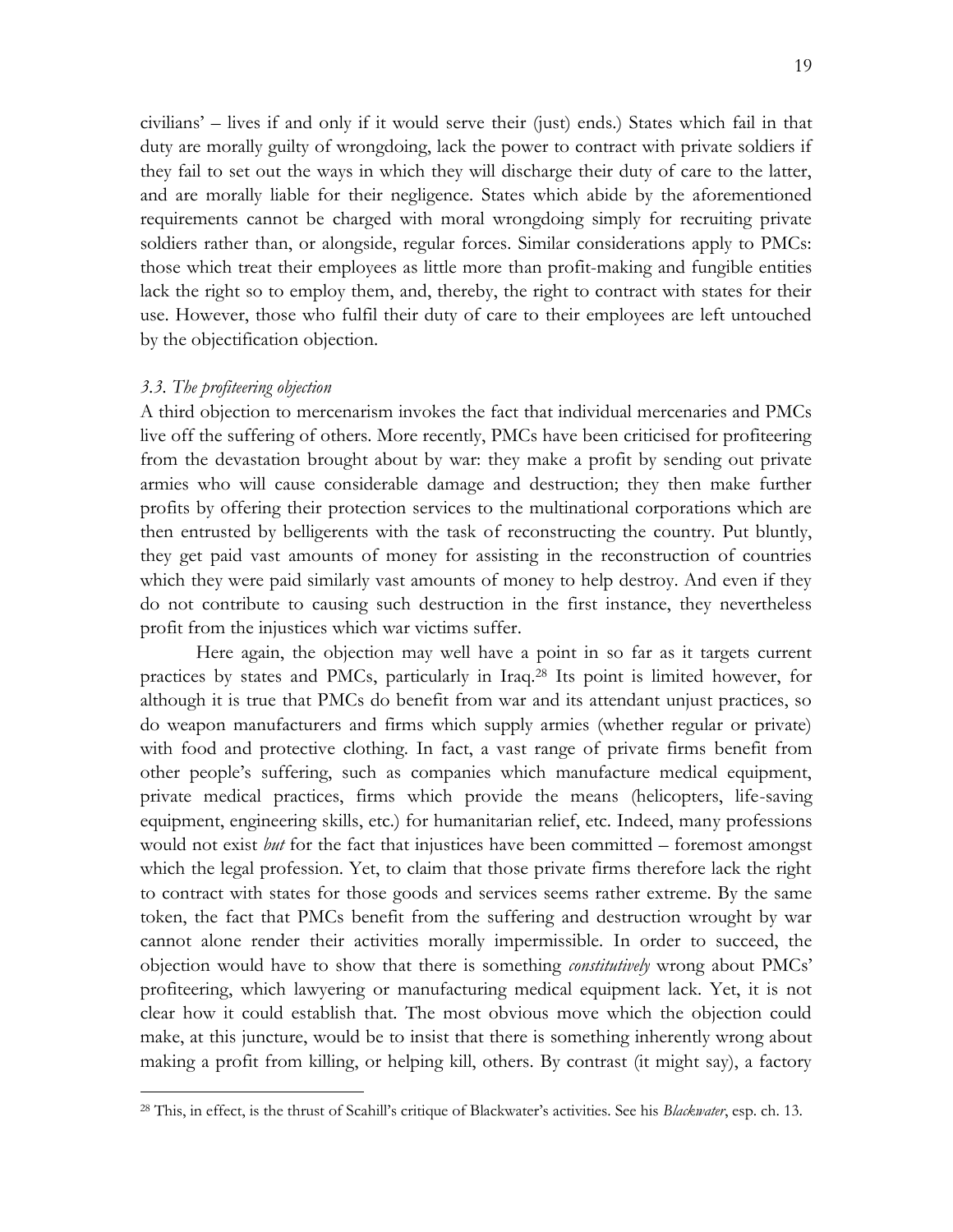which manufactures surgery instruments helps save people's lives without thereby contributing to the deaths of others as a means to do so; likewise, there is nothing inherently unjust in helping people seek rightful redress through the courts. However, that putative move would fail. For surely, a firm which knowingly sells surgical instruments to doctors who practice surgical experimentations on non-consenting patients lacks the right to do so; likewise, a corrupt lawyer who helps his mobster clients defraud the state out of millions of pounds in owed taxes is not acting within his rights. In just the same way, a PMC lacks the right to hire private soldiers and offer their services to contracting states if the war in which it fights is unjust. However, if the war is just, so that the deaths thus caused are not wrongful deaths, there is no reason for concluding on the aforementioned grounds that the medical factories and lawyers have the right to operate while PMC do not.

# *3.4. The loss-of-control objection*

 $\overline{a}$ 

The fourth objection to mercenarism applies neither to individual mercenaries nor to PMCs but, rather, to states. It avers that by contracting with either kind of agents, but especially PMCs, states lose exclusive control over the decision to use violence, as well as over the agents by which it is used. And yet, the objection claims, there are good reasons for granting states that kind of control. For states, in so far as they represent as well as articulate their members' interests, are more likely to resort to, and control, violence for the sake of the common good, rather than in defence of private interests. But when a state entrusts a PMC with the task of fighting its wars or assisting in the prosecution thereof, it is vulnerable to be unduly influenced by the corporation over the conduct of its foreign policy. It is also unable effectively to control the behaviour of the corporation's employees, since the latter are accountable to the corporation, and not to the state itself: by contrast, a regular soldier is liable to being court-martialled if, for example, he commits exactions against enemy civilians. Finally, a state which routinely appeals to PMCs as a means to resolve military conflicts is in danger of becoming overreliant on such firms at the expense of its own forces, which in turns might undermine its ability to promote its own interests when the latter conflict with PMCs' profit-driven goals. In other words, by hiring private armies, the state fails to do that which it is mandated to do, to wit, ensure that violence is used abroad only for the sake of the common good, and in compliance with the laws of war. In so doing, it is guilty of a wrongdoing – and one of such magnitude that its interest in so acting can be protected neither by a power to contract with PMCs nor by a claim to do so. <sup>29</sup>

The objection draws considerable strength from the ways in which, in practice, states such as the US are alleged to have given private military corporations such as

<sup>29</sup> For a study of the ways in which PMCs have been able to influence US foreign policy, see Avant, *The Market for Force,* esp. ch.4, and D. Shearer, *Private Armies and Military Intervention* (Oxford: Oxford University Press, 1998), 34ff. For worries about the loss of accountability attendant on states' decisions to use PMCs, see, e.g., Singer, *Corporate Warriors*, ch. 10, and Pattison, 'Just War Theory and the Privatization of Military Force', pp. 150ff.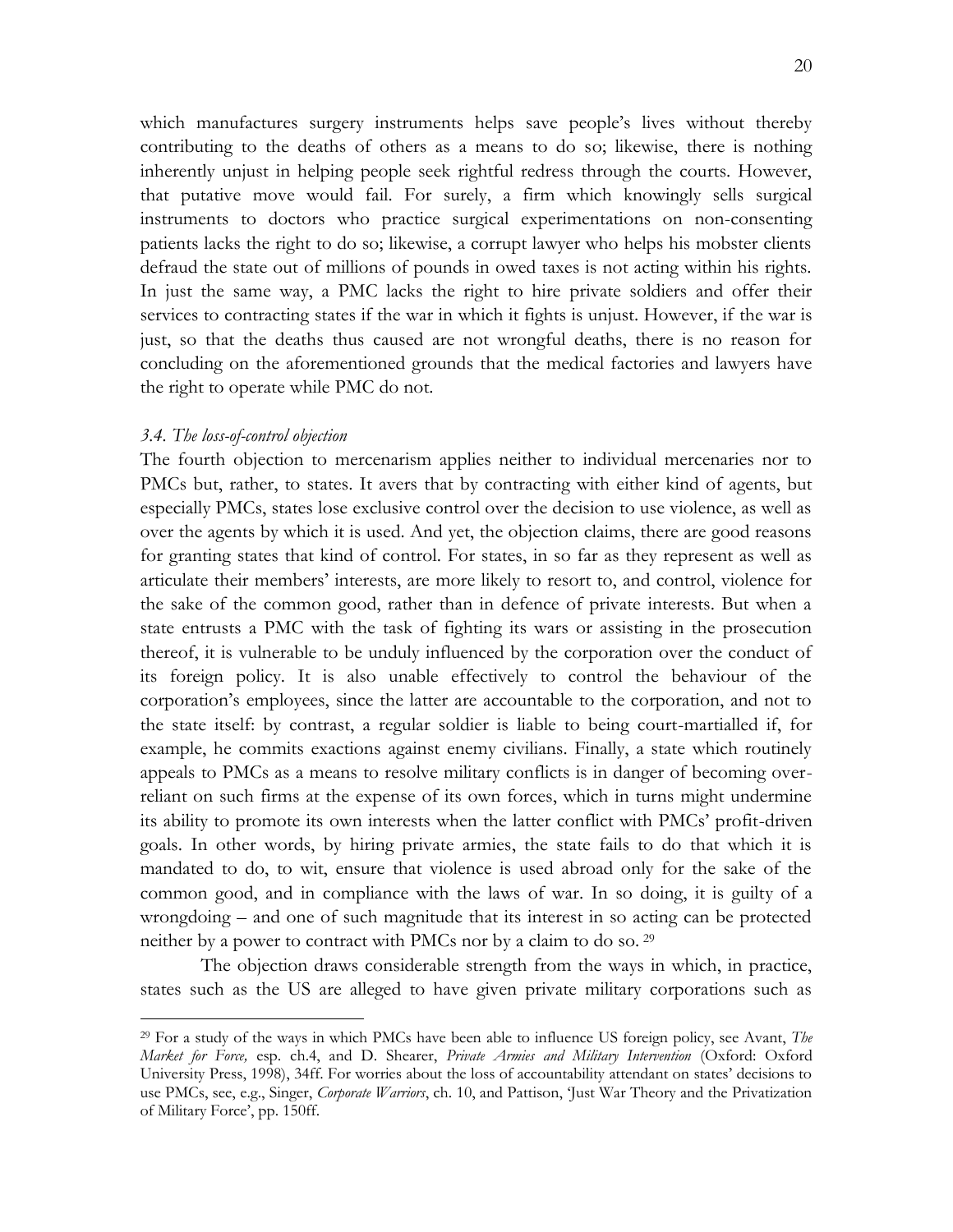Blackwater some input into American foreign policy. Likewise, Paul Bremner's aforementioned decision to grant Blackwater employees immunity from prosecutions for acts perpetrated in Iraq has done little to assuage the worries of opponents to mercenarism. However, the objection under study is highly contingent on those facts, and is therefore vulnerable to the counter-claim that proper regulation might succeed in mitigating the problems arising from states' loss of control over the transnational use of force. Were that the case, it is hard to see on what grounds one can deny states a right to hire a private army.<sup>30</sup>

Moreover, the objection supposes that states have compliant and effective armed forces at their disposal. Quite often, however, they do not, and are at the mercy either of their own soldiers or of armed minority rebel groups which operate within their borders, more often than not with the assistance or complicity of other states. In such cases, the state's decision to hire a private army will help it strengthen its control over the use of violence, rather than undermine it. Thus, it is often argued that Sierra Leone, which was blighted by civil war in the 1990s, was able to end the war only once they had brought Executive Outcomes in. Likewise, it is also argued that Croatia, when under attack by Serbia, was able to obtain some military successes in 1995 after entrusting Military Professional Resources Inc. with the task of training and restructuring its troops. Under those conditions, and to reiterate a point made earlier against the motivational objection, when a state can defend itself only with the help of private soldiers, denying it, and its people, the right to hire a private army is tantamount to denying it the right to avail itself of the resources it needs for collective self-defence. To insist on doing so *simply* on the basis of the status of such resources is a piece of fetishism.<sup>31</sup>

# *3.5. The neutrality objection*

 $\overline{a}$ 

At various points in this paper, I have argued for a duty not to interfere with a decision by a mercenary or a PMC to, respectively, offer or procure lethal services, as well as a duty not to interfere with a state's decision to hire them. If states  $S_1$  and  $S_3$  are at war,  $S_2$ ought not to make it a criminal offence for its individual members to offer their military services to  $S_1$ , or for a PMC to operate from within its territory. In addition,  $S_2$  ought to recognise as valid under the relevant statute the employment contracts passed between individual mercenaries and PMCs.

The neutrality objection takes issue with that view. It claims that  $S_2$  not only may interfere with its own members, PMCs, and, thereby,  $S_1$ , but also that it ought to do so, on the grounds that failure to thwart mercenary activities is tantamount to breaching the

<sup>30</sup> For examples of ways in which to regulate PMCs, see, e.g., Avant, *The Market for Force*, ch. 4, and Singer, *Corporate Warriors*, ch. 15. I have in mind, for example, publicly funding electoral campaigns so as to deprive corporations of means of leverage over presidential candidates or by making private soldiers, whether or not employed by PMCs, accountable for their actions (as I suggested in section 2.3).

<sup>31</sup> See Percy, *Mercenaries*, 218-19, and Shearer, *Private Armies and Military Intervention*, ch.4, for a strong argument along those lines. See Singer, *Corporate Warriors*, chs. 1, 7 and 8 for discussions of the cases of Croatia and Sierra Leone.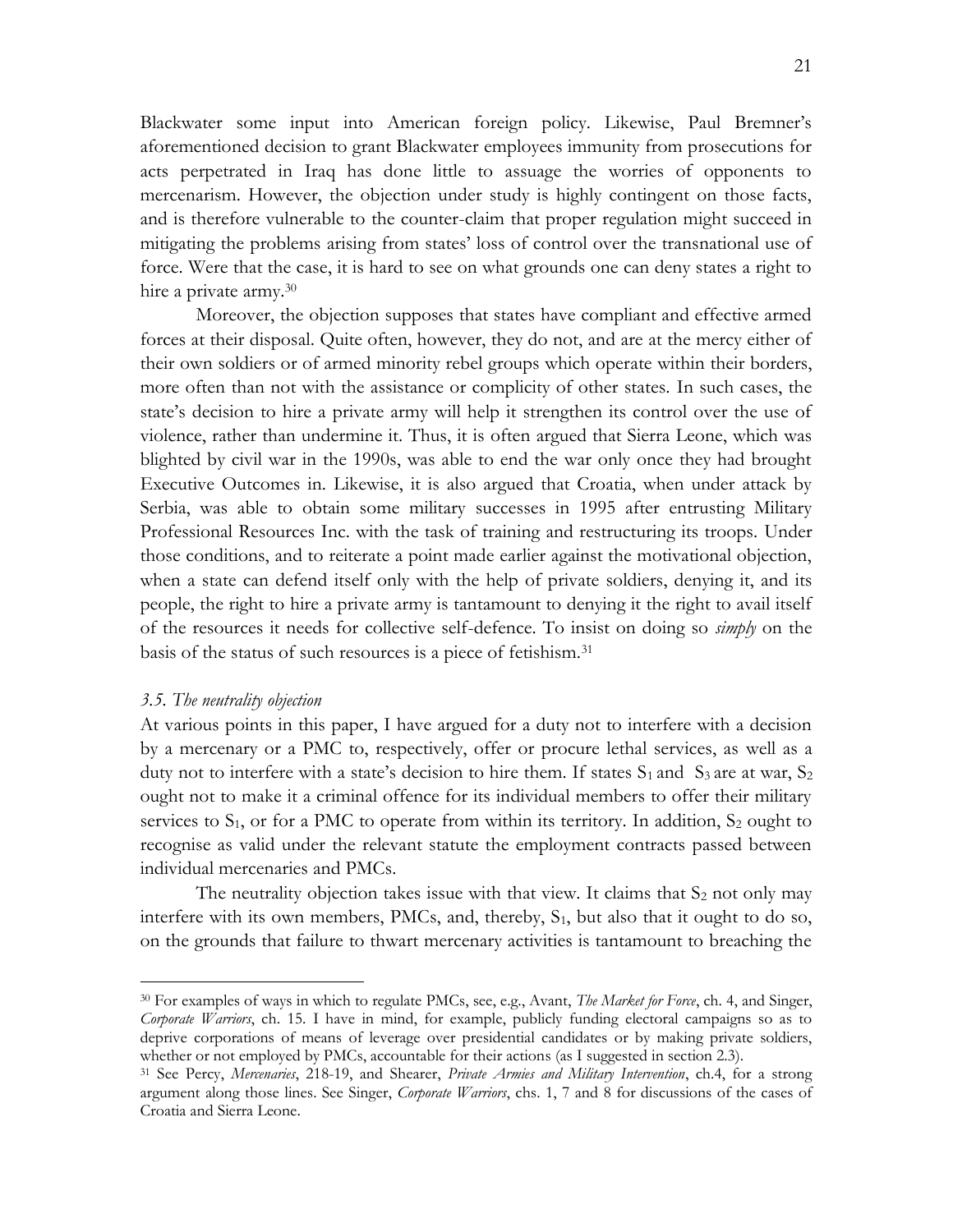principle of neutrality. According to the principle, states ought to remain neutral between belligerents whom they have not explicitly undertaken to assist (typically through a treaty.) For  $S_2$  to allow some of its members to offer their military services to  $S_1$  in the latter's war against  $S_3$  is to fail to remain neutral. So would  $S_2$ 's decision to let PMCs take side in that war, from within  $S_2$ 's territory. If the objection is correct, then neither freelance mercenaries nor PMCs have a right to offer or procure lethal services – services which states themselves do not have the right to buy.

Historically, there is strong evidence to suggest that the norm against mercenarism evolved partly as a result of rulers' awareness of the risks which their subjects' mercenary activities abroad posed to national interests.<sup>32</sup> However, the neutrality objection is both too narrow and too broad. It is too narrow, in so far as it fails to target the practice by a state of hiring its own nationals as mercenaries. To be sure, if mercenarism consists in hiring *foreign* nationals, then it is vulnerable to the objection. As we saw in section 1, however, this definitional move is not convincing, since (to repeat) it implies that an American employee of Blackwater who fights in Iraq is not a mercenary. Moreover, the objection is too broad, in so far as it also rejects, by implication, the enlistment by individuals into the army of a foreign state. It is true, of course, that a number of international conventions (such as the 1907 Hague Convention regarding the Rights and Duties of Neutral Powers) and domestic laws (such as the 1870 British Foreign Enlistment Act) bar individuals from so doing. The difficulty, though, is that by the same token, France and Britain, to name but those two, would have been entitled, indeed would have been under a duty, to block enlistment by their own nationals into the International Brigades during the Spanish Civil War. For reasons to be considered presently, that pushes the requirement of neutrality too far.

The neutrality objection, then, only works, if it works at all, against some kinds of mercenarism, but not all. In any event, it does not work. It assumes, first, that states ought to remain neutral, and, second, that they are accountable for the activities of their individual members, as well of the corporate entities which act from within their territory. Both assumptions are problematic.<sup>33</sup> Take the latter. It is simply not true that an act of killing carried out by a national of a state implicates that state (assuming of course, as is the case here, that the killing is not carried out on the latter's authority.) If Green, a citizen of Britain residing in Germany murders a German for political motives, the UK will not be deemed responsible by the German government for that act, simply in virtue of Green's nationality. Why should it be any different in the context of a war?

The objection's first assumption does not fare much better. The view that a state may never take sides in a war unless bound by a prior treaty is tantamount to claiming that someone may never take side in a conflict opposing two individuals unless bound by a prior promise, even when one of them is under a lethal threat at the hands of an unjust

<sup>32</sup> See, e.g., Thomson, *Mercenaries, Pirates, and Sovereigns* (Princeton: Princeton University Press, 1994), esp. ch. 3.

<sup>33</sup> Burmester, 'The Recruitment and Use of Mercenaries in Armed Conflicts', pp. 41-47.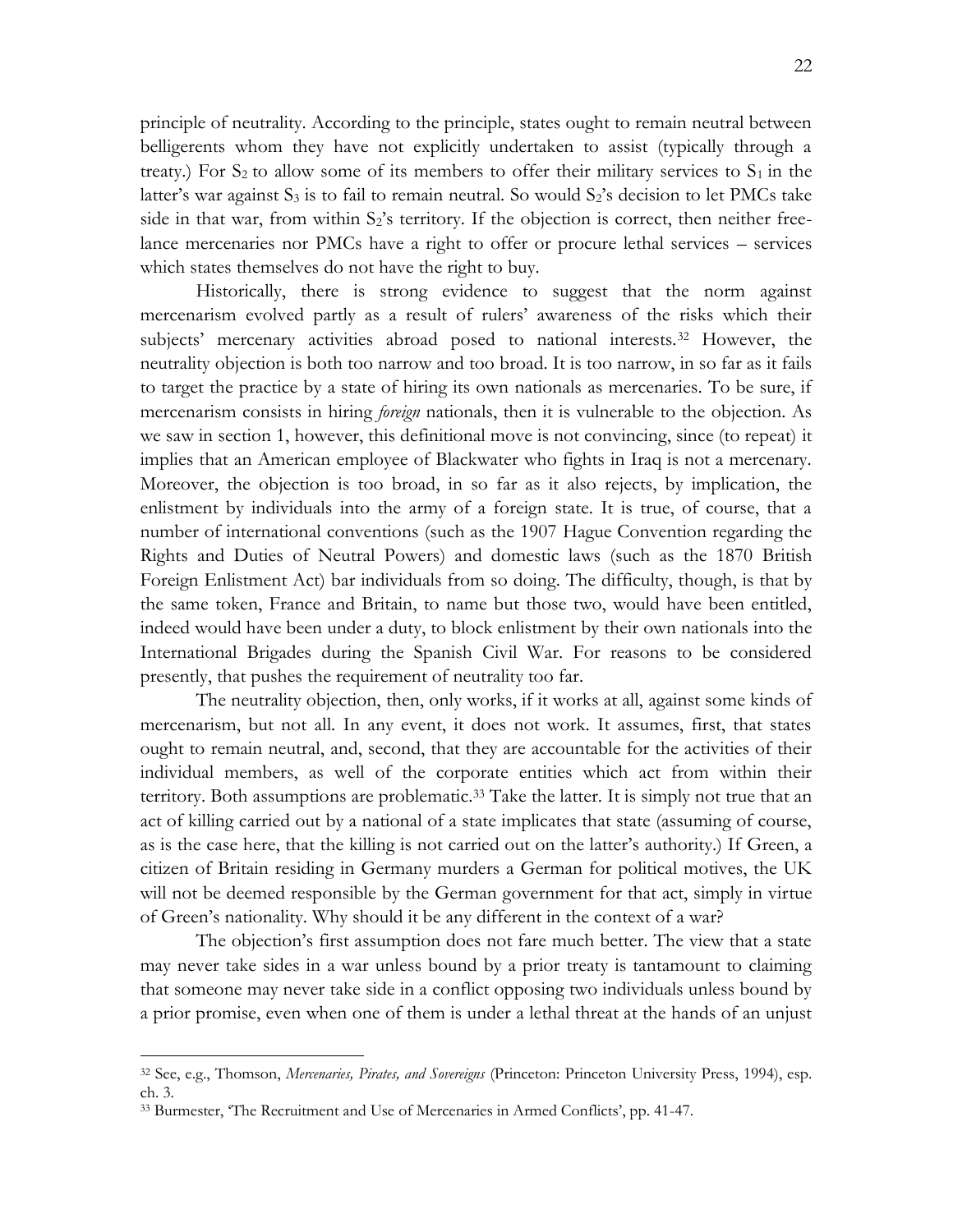attacker. But if a victim of an attack has a right to kill her unjust attacker in self-defence, then surely she also has a right to ask a third party for assistance.<sup>34</sup> And if that is the case, then the latter may come to her help. By analogy, then, if  $S_1$  is under an unjust threat from S3, and if it is entitled to wage a war of self-defence against the latter, *prima facie* it is also entitled to call for  $S_2$ 's help. One way in which  $S_2$  may act in defence of  $S_1$  (for example) is by not forbidding its own members to offer their services to  $S_1$ , and by allowing PMCs to operate within its territory.

The foregoing points imply that  $S_2$  ought not to come to  $S_1$  assistance, even in those limited ways, if  $S_1$ 's war is unjust. This suggests that the neutrality objection ought to be recast as the claim that a state may not facilitate the commission by (some of) their members of wrongdoings against another state, in that instance S<sub>3</sub>.<sup>35</sup> However, the objection so recast does not undermine mercenarism itself so much as the wrongful uses to which its actors sometimes put it. As such, it is wholly compatible with the view I have defended throughout this paper, namely that *if* the war is just, then there is little reason to deem marketized soldiering morally unjustifiable.

### **5. Conclusion**

 $\overline{a}$ 

To conclude, I have argued that if the war is just, individuals have the right to hire themselves out for military services; states have the right to contract with them for those purposes; and private military corporations have the right to act as intermediaries between them. Under those conditions, mercenarism, whether it involves freelance mercenaries and states, or takes the form of a triangular relationship involving PMCs, is morally legitimate. As I have also noted, however, once the war has started, private soldiers and PMCs should be treated on a par with uniformed soldiers and public military organisations.

I should like to end by sketchily addressing four worries concerning the paper's conclusion.<sup>36</sup> The first worry is that, extending the right to fight in war to private actors would in all likelihood increase the range actors who take part in unjust conflicts, since PMCs and mercenaries are likely not be too concerned with the justness, or lack thereof, of the cause for which they are hired: more generally put, the more actors are allowed to kill in war, the greater the incidence of unjust violence in the world. Now, I agree that if, as a matter of fact, the use of PMCs and mercenaries to fight on the same terms as regular, uniformed soldiers, were to lead to increased levels of violence, then that would provide the international community with a good reason, all things considered to outlaw

<sup>34</sup> For a fuller argument to that effect, see my 'Permissible Rescue Killings', *Proceedings of the Aristotelian Society*, forthcoming 2010.

<sup>35</sup> Burmester, 'The Recruitment and Use of Mercenaries in Armed Conflicts', p. 44.

<sup>36</sup> All four were raised, in one way or another, at the various fora where I presented this paper. I am grateful to an anonymous referee for the *BJPolS* for pressing me on the first one, which also arises in connection with another claim I defend elsewhere, to wit, that private individuals as such are sometimes permitted to go to war in defence of their rights. See my ''Cosmopolitanism, Legitimate Authority and the Just War'**,** *International Affairs*, 84 (2008): 963-76.